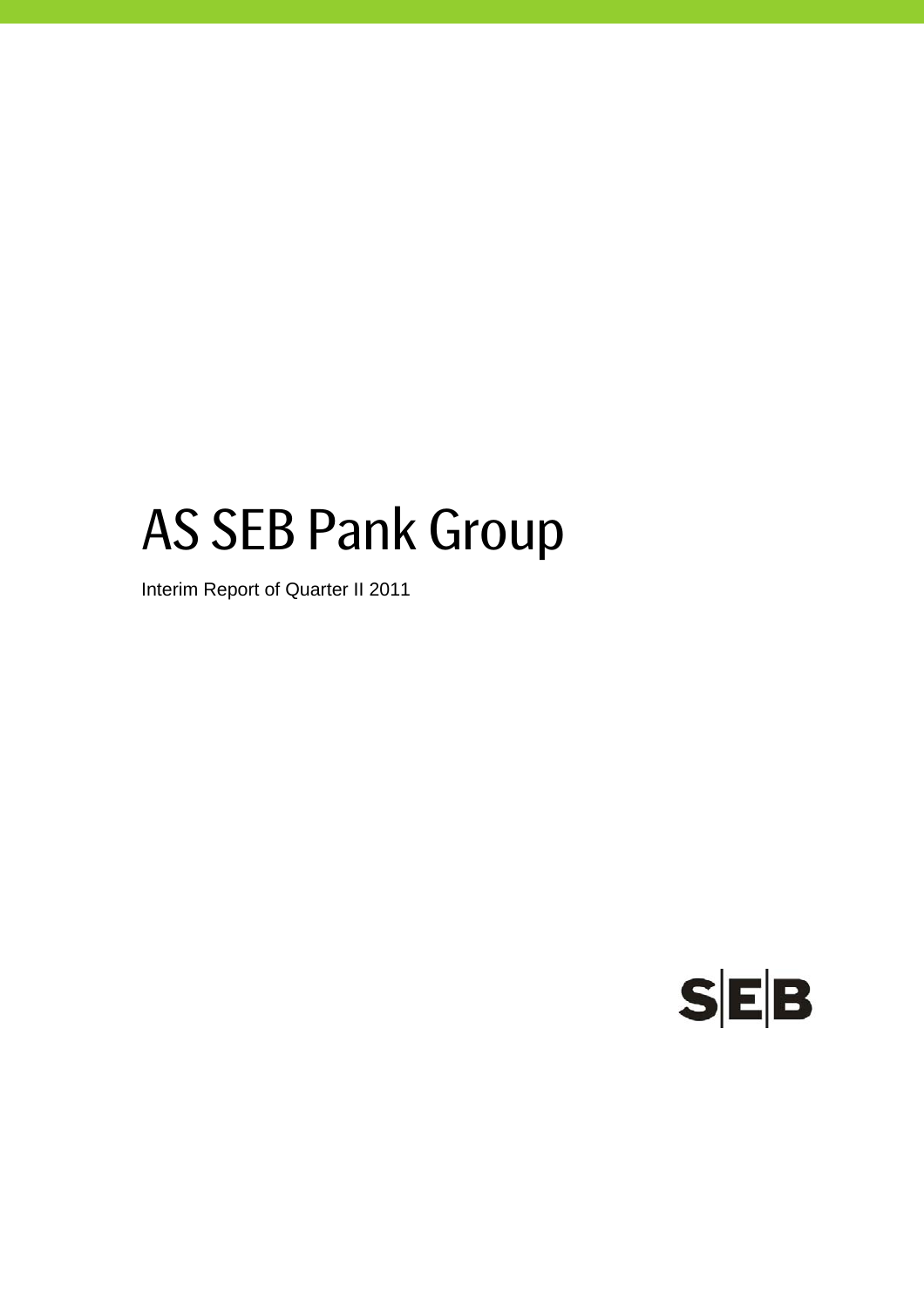## **Contents** p.

|      | Statement of the Management Board Statement of the Statement of the Management Board                                                                                                                                                      | 2  |
|------|-------------------------------------------------------------------------------------------------------------------------------------------------------------------------------------------------------------------------------------------|----|
| I.   |                                                                                                                                                                                                                                           | 3  |
| 1.   |                                                                                                                                                                                                                                           | 3  |
| 2.   | Auditor <b>Autor</b> Autor <b>Autor Autor Autor Autor Autor Autor Autor Autor Autor Autor Autor Autor Autor Autor Autor Autor Autor Autor Autor Autor Autor Autor Autor Autor Autor Autor Autor Autor Autor Autor Autor Autor Autor A</b> | 3  |
| II.  | <b>Management Report</b>                                                                                                                                                                                                                  | 4  |
| 1.   | Credit institution's group as defined in Credit Institutions Law___________________________________                                                                                                                                       | 4  |
| 1.1. |                                                                                                                                                                                                                                           | 4  |
| 1.2. | Changes in the consolidated group during the accounting period and plans for year 2011                                                                                                                                                    | 5  |
| 2.   |                                                                                                                                                                                                                                           | 5  |
| 3.   |                                                                                                                                                                                                                                           | 7  |
| 4.   |                                                                                                                                                                                                                                           | 9  |
| 5.   |                                                                                                                                                                                                                                           | 9  |
| Ш.   |                                                                                                                                                                                                                                           | 11 |
| 1.   |                                                                                                                                                                                                                                           |    |
| 2.   | Consolidated statement of comprehensive income 11 11 11                                                                                                                                                                                   |    |
| 3.   |                                                                                                                                                                                                                                           |    |
| 4.   |                                                                                                                                                                                                                                           | 13 |
| 5.   |                                                                                                                                                                                                                                           |    |
| 6.   |                                                                                                                                                                                                                                           |    |
|      |                                                                                                                                                                                                                                           | 16 |
|      |                                                                                                                                                                                                                                           | 17 |
|      |                                                                                                                                                                                                                                           | 17 |
|      |                                                                                                                                                                                                                                           | 17 |
|      |                                                                                                                                                                                                                                           |    |
|      |                                                                                                                                                                                                                                           |    |
|      |                                                                                                                                                                                                                                           |    |
|      |                                                                                                                                                                                                                                           |    |
|      |                                                                                                                                                                                                                                           |    |
|      | Note 10 Concentration of financial assets and liabilities by industry sector<br>20                                                                                                                                                        |    |
|      | Note 11 Discontinued operations 21 Note 2 and 2 and 2 and 2 and 2 and 2 and 2 and 2 and 2 and 2 and 2 and 2 and 2 and 2 and 2 and 2 and 2 and 2 and 2 and 2 and 2 and 2 and 2 and 2 and 2 and 2 and 2 and 2 and 2 and 2 and 2             |    |
|      |                                                                                                                                                                                                                                           | 22 |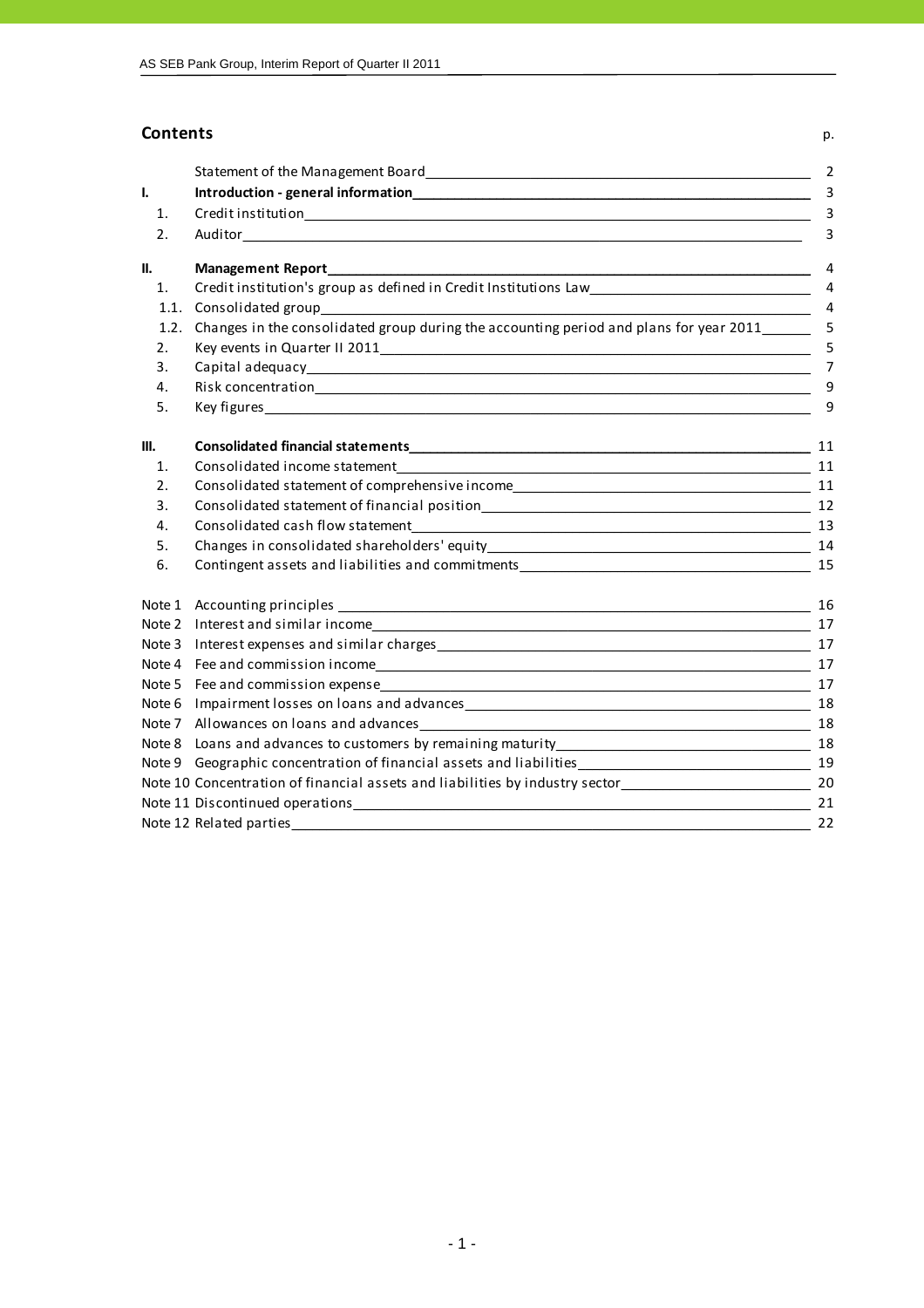## **Statement of the Management Board**

Interim Report of Quarter II 2011 consists of the following parts and reports: Introduction – general information Management Report Consolidated Financial Statements Notes

The financial and other additional information published in the Interim Report of Quarter II 2011 is true and complete. Consolidated financial statements give a true and fair view of the actual financial position, results of operations and cash flows of the Group.

Consolidated financial statements have been compiled in accordance with the International Accounting Standard IAS 34 "Interim financial reporting" and in conformity with the requirements of Eesti Pank for publishing information. AS SEB Pank and subsidiaries of the consolidated group are assumed to be going concern.

Consolidated financial statements for the Quarter II 2011 are not audited.

Riho Unt Chairman of the Management Board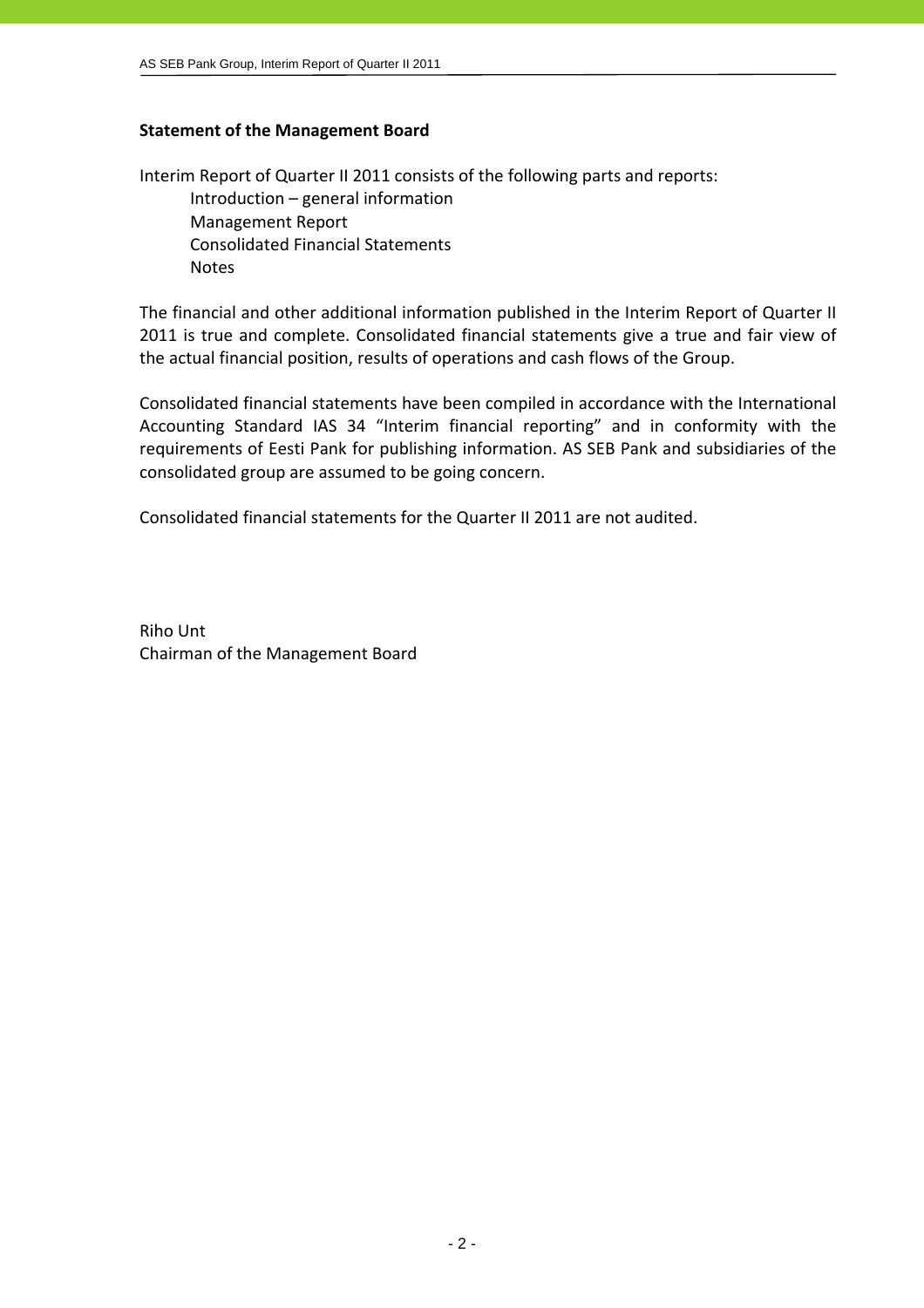## **I. Introduction ‐ general information**

## **1. Credit institution**

Company name AS SEB Pank Registered in Republic of Estonia Registry date 08.12.1995 Phone  $+3726655100$ Fax  $+372\ 6\ 655\ 102$ SWIFT EEUHEE2X e-mail info@seb.ee

Address Tornimäe Str. 2, Tallinn 15010, Estonia Registry code 10004252 (Estonian Commercial Register) Internet homepage http://www.seb.ee

## **2. Auditor**

Reporting date 30.06.2011

Audit company and all the AS PricewaterhouseCoopers Registry code 10142876 (Estonian Commercial Register) Address Pärnu Str. 15, 10141 Tallinn, Estonia

Reporting period 01.01.2011 ‐ 30.06.2011 Reporting currency Euro (EUR), millions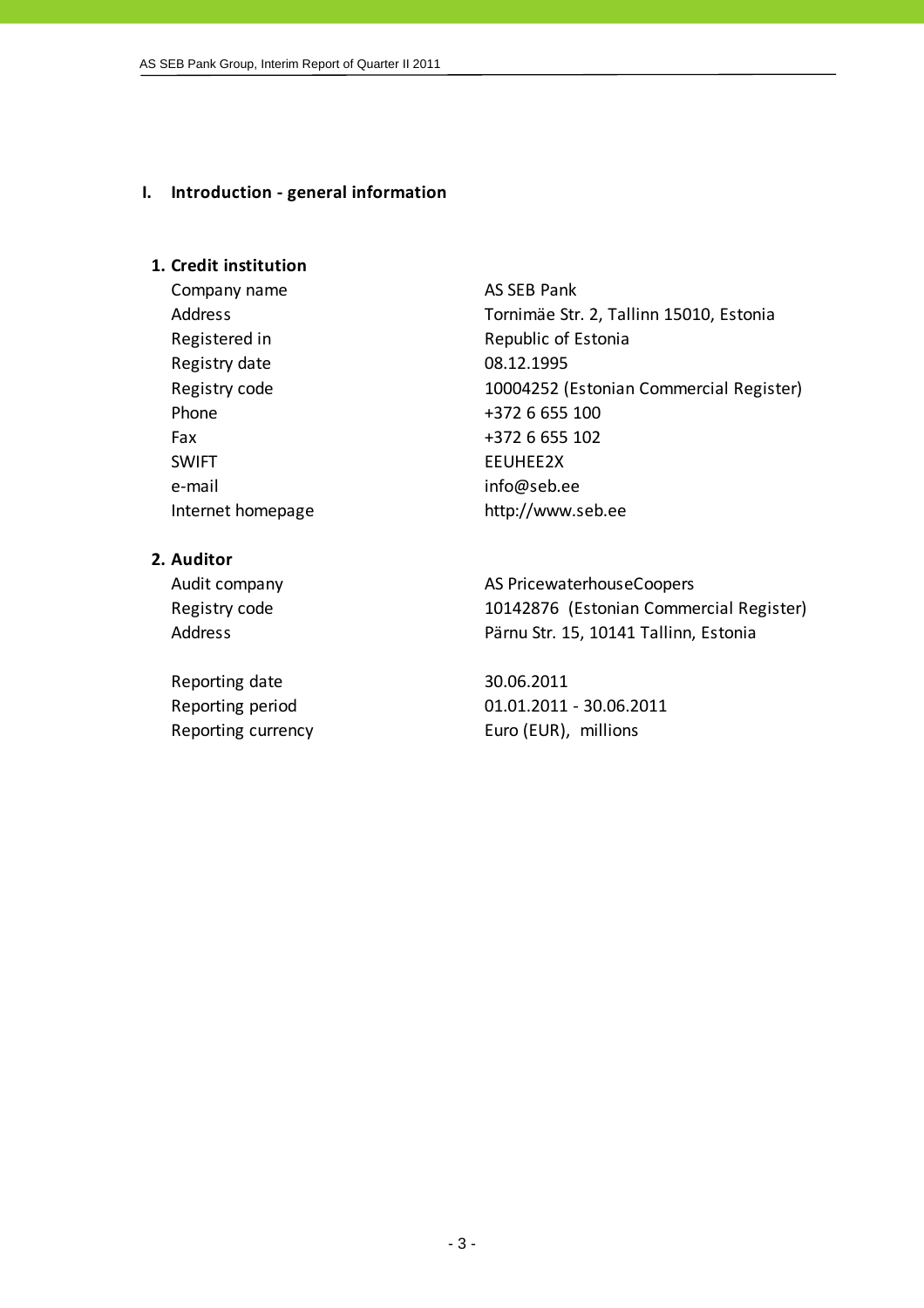## **II. Management Report**

## **1. Credit institution's group as defined in Credit Institutions Law**

## **1.1. Consolidated group**

 $\frac{30.06.11}{1}$ 

| Company name                 | <b>Registry</b><br>code | Reg. date | <b>Address</b>        | <b>Activity</b>                                     | Holding***<br>(%) | At an acqui-<br>sition cost<br>(EURmio) |
|------------------------------|-------------------------|-----------|-----------------------|-----------------------------------------------------|-------------------|-----------------------------------------|
| AS SEB Liising               | 10281767                | 03.10.97  | Tallinn, Tornimäe 2   | Leasing                                             | 100.0%            | 1.5                                     |
| AS SEB Kindlustusmaakler*    | 10723587                | 16.01.01  | Tallinn, Tornimäe 2   | Insurance brokerage                                 | 100.0%            | 0.0                                     |
| AS Rentacar*                 | 10303546                | 20.10.97  | Haapsalu, Karja 27    | Leasing                                             | 100.0%            | 0.0                                     |
| AS SEB Varahaldus            | 10035169                | 22.05.96  | Tallinn, Tornimäe 2   | Asset management                                    | 100.0%            | 2.7                                     |
| AS Bangalo                   | 10088272                | 18.10.96  | Tallinn. Tornimäe 2   | Rental of computers                                 | 100.0%            | 0.3                                     |
| AS Sertifits eerimiskeskus** | 10747013                | 27.03.01  | Tallinn, Pärnu mnt 12 | Data communication services                         | 25.0%             | 1.0                                     |
| OÜ TietoEnator Support **    | 11065244                | 30.08.04  |                       | Tallinn, Roosikrantsi 11 IT consulting, programming | 20.0%             | 0.0                                     |
|                              |                         |           |                       |                                                     |                   | 5.5                                     |

All enterprises are registered in Estonian Commercial Register.

Parent company of the Group is AS SEB Pank, its activity is banking (information on page 3).

\* Consolidated subsidiaries of AS SEB Liising

\*\* Associates

\*\*\* For all investments the percentage of holding equals to both, the holding from the number of shares as well as from the number of votes.

The "consolidated group" in the meaning of Credit Institutions Law in Estonia and the "Group" for IFRS consolidation purposes are identical.

Non‐profit association SEB Heategevusfond is an association, not belonging to the consolidation group, registered on 06.01.2006. The founders of the association are AS SEB Pank and AS SEB Elu‐ ja Pensionikindlustus. The association is aimed at raising and distributing funds for charitable cause to organisations, dealing with children, who have been deprived of parental care. Upon dissolution of the association, the assets remaining after satisfaction of the claims of creditors shall be transferred to a non‐profit association or foundation with similar objectives, entered to the list of associations subject to income tax incentive of the Government of the Republic, or a legal person in public law, state or local government.

Non‐profit association Spordiklubi United is an association, not belonging to the consolidation group, which started from September 2008. The association is founded by AS SEB Pank. The association is aimed at organising on hobby and competition level sport events and organising promotions for advertising of own and supporter´s activities. Upon dissolution of the association, the assets shall be transferred to a non‐profit association, foundation or other persons filling the objectives by articles in public interests.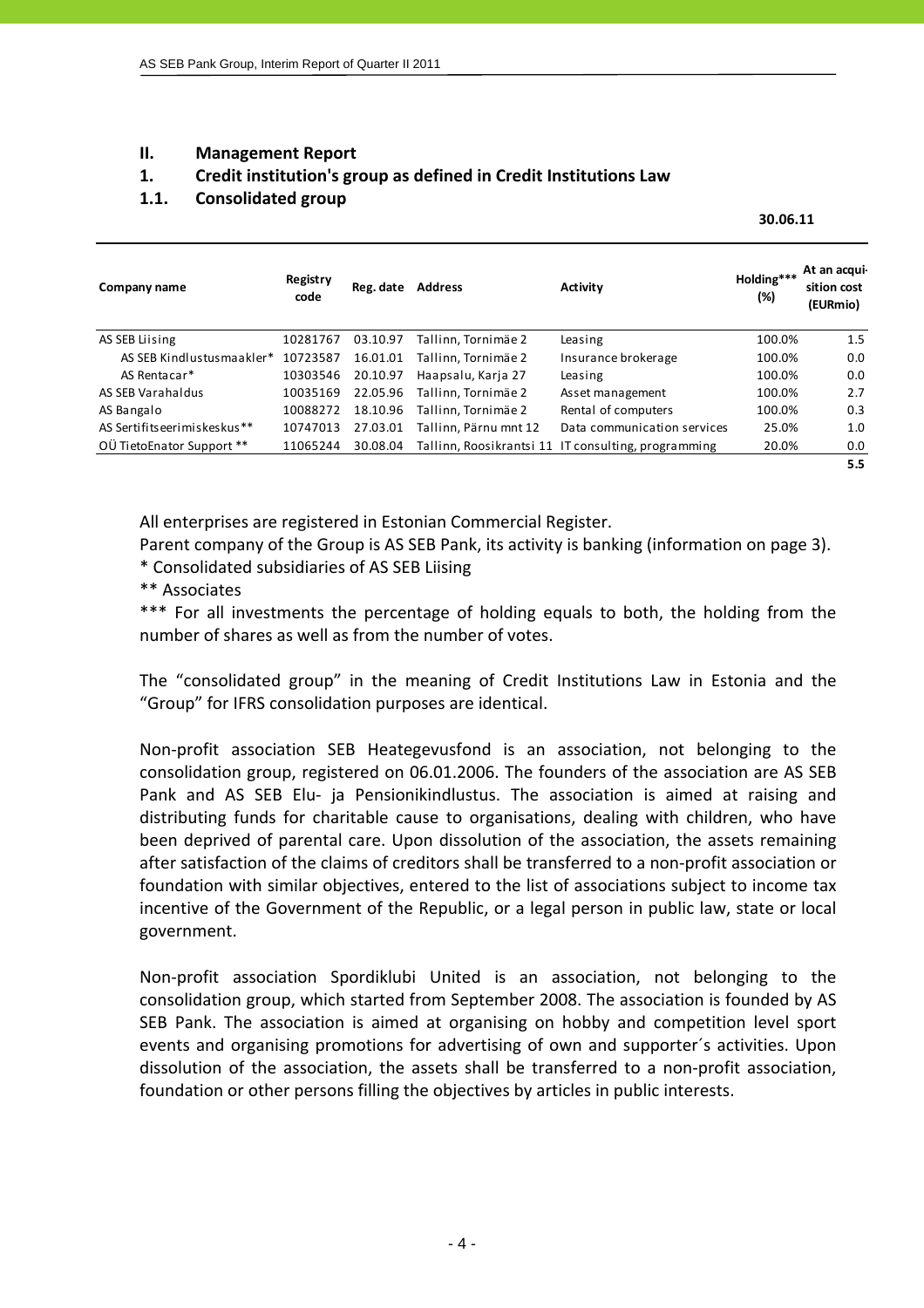## **1.2. Changes in the consolidated group during the accounting period and plans for year 2011**

In March 2011 AS SEB Pank sold 100% shares in AS SEB Enskilda.

No such events or trends have occurred by the time of publishing the report, which would affect the strategy of the group in 2011.

## **2. Key events in Quarter II 2011**

SEB launched a new mobile bank, that allows clients easily and conveniently access and use all key bank services wherever they have mobile coverage. The Mobile Bank can be used on modern smartphones as well as ordinary mobile phones. SEB has also become the first bank in Estonia to offer a special Internet bank application for iPhone, while also providing a special application for Android smartphones.

SEB Estonia started selling exclusive property insurance products of RSA Kindlustus through the bank's service network. From 16 May the following products of RSA Kindlustus are available in the service network of SEB: motor third party liability insurance and full coverage auto insurance, home and travel insurance, and business property insurance.

Starting from June SEB clients will no longer need to come into a branch to collect their new bank cards – they will be sent to them free of charge by post. SEB is first bank in Estonia to offer that kind of service to whole client base. In future 80% of clients' will receive new bankcard by post, which will save at least 120,000 clients the worry of having to come into a branch.

There has been an upturn in businesses being launched, which is why SEB introduced the Business Client Start‐Up Package. According to SEB data, more and more start‐up companies are focusing on foreign markets, looking for new opportunities to export goods and services. First year is crucial for start-ups, that why SEB prolonged its Start-Up package benefits and offers them free bank services during their first year of operations, including payments made within the EU through the Internet bank.

SEB changed the current structure of retail banking and divided the network of branches into four regions. Operations in the northern, southern, western and eastern Estonian regions will start to be headed by regional directors with expanded decision‐making power who will be responsible for developing and managing customer relationships in their respective regions. With a change SEB wants to direct more attention at business opportunities in the counties and that is why SEB's pan‐Estonian operating model was improved.

Popularity of card payments has shot up since the euro was introduced, but still 50% of every day purchases are made in cash in Estonia (87% in Europe, but around 30% in Nordic). SEB launched campaign promoting small traders to introduce card payments. SEB is offering payment terminals to small traders at a cost of just 5 euros per month. During second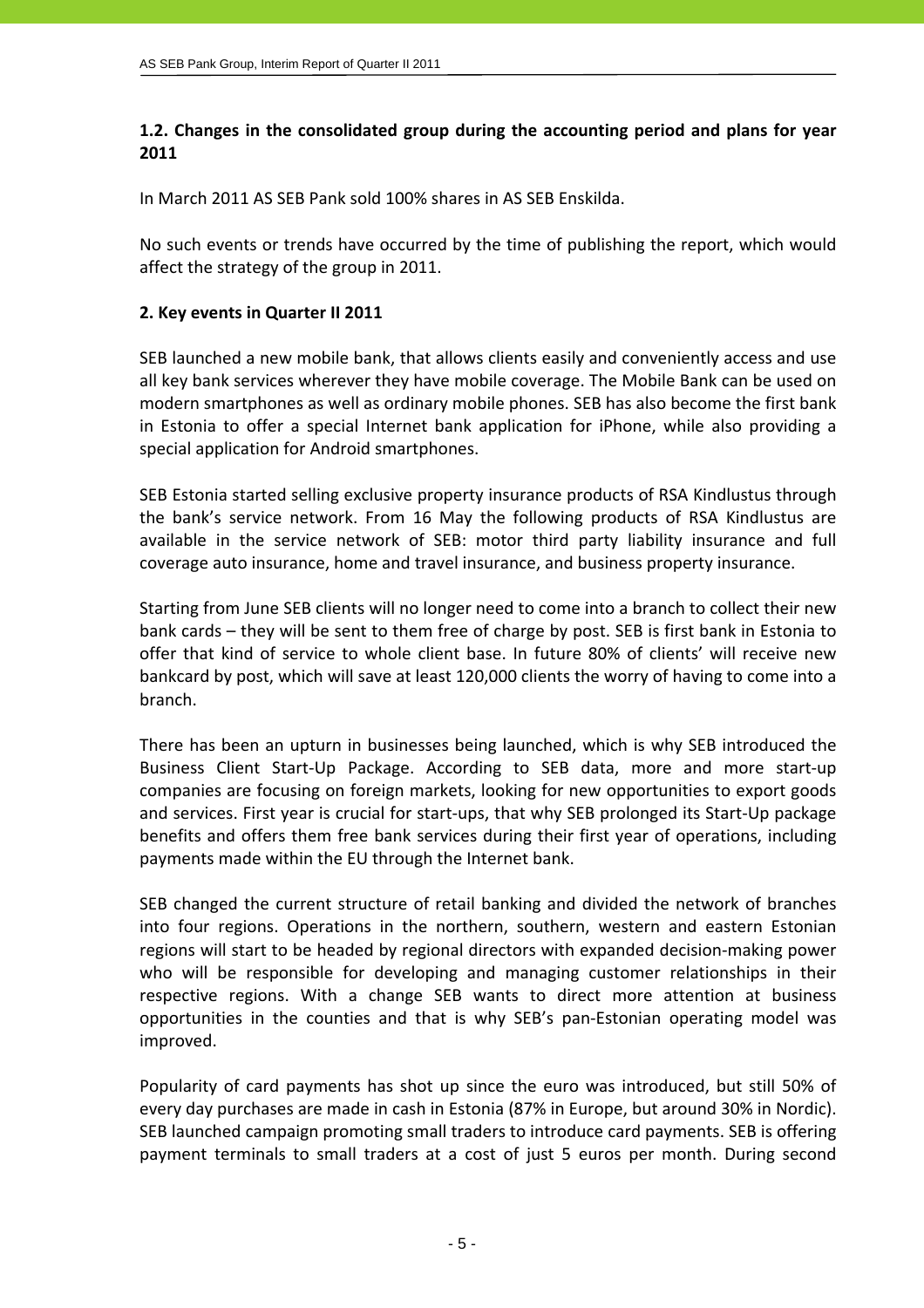quarter more than 600 SMEs applied for new terminals – total number of 1000 terminals has been given out within three months – highest number in previous five years.

SEB got record number of awards from ad‐contest "Kuldmuna". According to TNS EMOR survey SEB was among most reputable companies in Estonia.

SEB was a main sponsor of several sports events in Q2 that were also biggest in our region. A more than 12 000 woman was running in SEB May Run. 6700 bicyclists took part of the SEB Tartu 30th Rattaralli. More than 6100 runners participated in SEB 29th Tartu Jooksumaraton.

SEB Charity Fund organized several trainings for shelter home employees and events for children who are staying there:

The SEB May Run held on May 21 drew an all-time record for female competitors a total of 10,000 women – and also 2,000 children. This large number of runners also included a hundred or so children and teenagers from shelters and children's homes from Pärnu, Tartu, Harju and Ida‐Viru Counties and Tallinn.

On 2 April, children from many shelters gathered in Tallinn in the National Opera House "Estonia" to enjoy the recently premiered performance about Pipi Longstocking. 150 children living in shelters in Tartu, Tallinn, Pärnu, Harju and Ida‐ Viru county enjoyed the performance with the rest of the audience.

April saw the latest in a series of national training events held in Pärnu which was designed for workers from shelters and led by the SEB Heategevusfond (SEB Charity Fund). The theme was 'Game‐based therapy techniques for use in anger management', presented by Emma Moat, an expert in the field from England. The course showcased ways of helping children which allow them to become aware of what is going on in their minds and express their thoughts and emotions.

SEB supports Estonia's leading business plan competition 'Ajujaht', which is designed to contribute to the creation of new knowledge‐based companies and to boost the business skills of students and young scientists. The winner of the 2011 competition was announced in May and it was company Virtual Garden (www.virtualgarden.ee).

The more than 822 300 customers of SEB Pank Group are served by 1269 employees. The customers are served through many different channels such as 39 branch offices, 241 on‐ line post offices, 353 ATMs, 6249 POS-terminals. There are more than 500 200 debit and credit cards in use. In addition, over 74% of our customers use our SEB Internet Bank and SEB Internet Bank for Business services.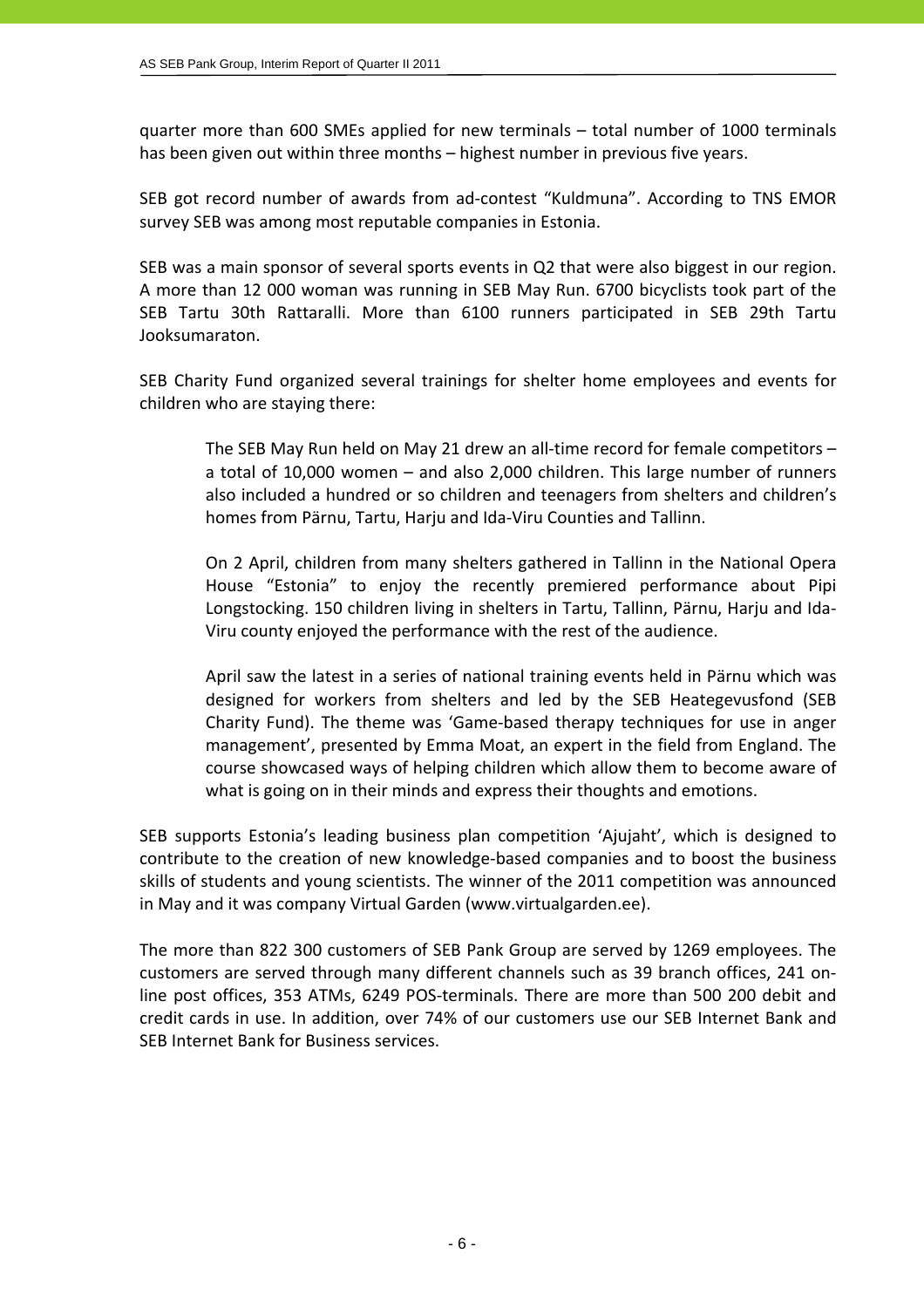## **3. Capital adequacy**

| <b>CAPITAL BASE</b>                                                             | 30.06.11 | 31.12.10 |
|---------------------------------------------------------------------------------|----------|----------|
| Paid-in share capital                                                           | 42.5     | 42.5     |
| Premium                                                                         | 86.1     | 86.1     |
| General banking reserves                                                        | 19.5     | 19.6     |
| Retained earnings / loss                                                        | 383.3    | 328.7    |
| Unrealised profit for previous periods on shares of subsidiaries and associated |          |          |
| companies (negative)                                                            | $-0.1$   | $-0.1$   |
| Intangibles                                                                     | $-0.5$   | $-0.5$   |
| Audited profit for the period                                                   | 0.0      | 54.6     |
| Total primary own funds                                                         | 530.8    | 530.9    |
| Subordinated debt                                                               | 67.0     | 117.0    |
| Available for sale financial instruments                                        | 0.1      | 0.2      |
| Unrealised part of profit on shares of subsidiaries and associated companies    | 0.1      | 0.0      |
| Allowances and adjustments exceeding expected loss                              | 11.1     | 11.6     |
| Total supplementary own funds                                                   | 78.3     | 128.8    |
| Total deductions                                                                | 0.0      | 0.0      |
| Primary own funds after deductions                                              | 530.8    | 530.9    |
| Supplementary own funds after deductions                                        | 78.3     | 128.8    |
| Own funds included in calculation of capital adequacy                           | 609.1    | 659.7    |

| <b>CAPITAL REQUIREMENTS</b>                                                          | 30.06.11 | 31.12.10 |
|--------------------------------------------------------------------------------------|----------|----------|
| Municipalities and regions with standardised approach                                | 5.4      | 5.4      |
| State agencies, non-profit institutions and associations with standardised approach  | 0.1      | 0.1      |
| Retail claims with standardised approach                                             | 13.7     | 14.1     |
| Overdue claims with standardised approach                                            | 1.3      | 1.3      |
| Shares of investment funds with standardised approach                                | 0.4      | 0.4      |
| Other assets with standardised approach                                              | 2.7      | 3.2      |
| Credit institutions, investment firms and municipalities with IRB                    | 4.4      | 4.9      |
| Other companies with IRB                                                             | 134.3    | 141.3    |
| Retail claims with IRB                                                               | 45.8     | 47.4     |
| Total capital requirements for covering the credit risk and counterparty credit risk | 208.1    | 218.1    |
| Capital requirement for covering interest position risk                              | 0.9      | 1.3      |
| Capital requirement for covering AMA of operational risk                             | 10.9     | 8.4      |
| Capital requirements total                                                           | 219.9    | 227.8    |
| Transition period floor of own funds if using IRB                                    | 300.4    | 300.0    |
| Capital requirements for calculating capital adequacy                                | 300.4    | 300.0    |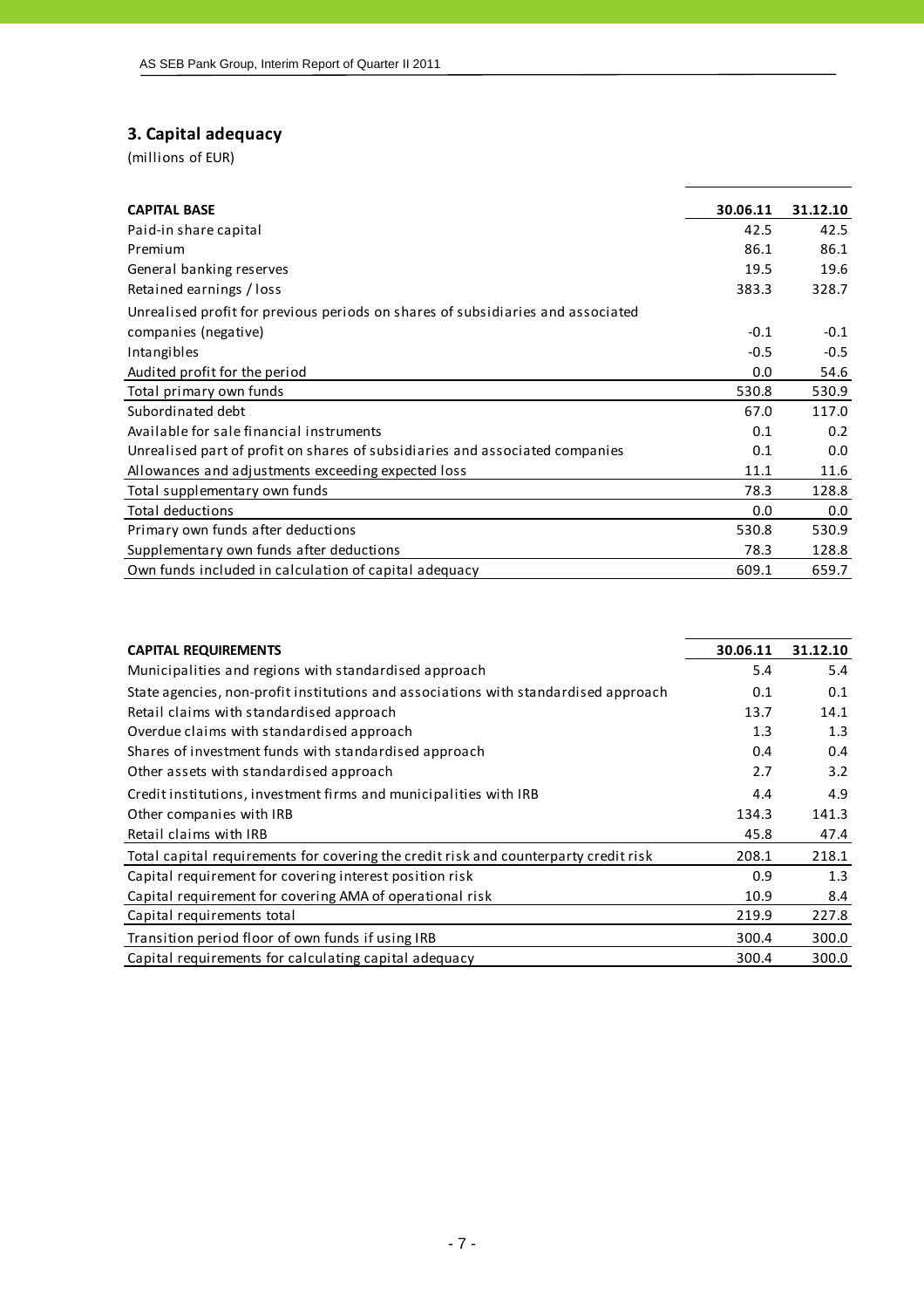#### **CAPITAL RATIOS**

|                         |       | 30.06.11 31.12.10 |
|-------------------------|-------|-------------------|
| Capital adequacy, %     | 20.27 | 21.99             |
| Tier 1 Capital Ratio, % | 17.67 | 17.69             |
| Tier 2 Capital Ratio. % | 2.60  | 4.30              |

#### **MEMBERS OF CONSOLIDATION GROUP, INCLUDED TO CAPITAL ADEQUACY CALCULATION**

AS SEB Pank AS SEB Liising Group AS SEB Varahaldus AS Bangalo AS SEB Enskilda (sold in March, 2011, no more in consolidation group)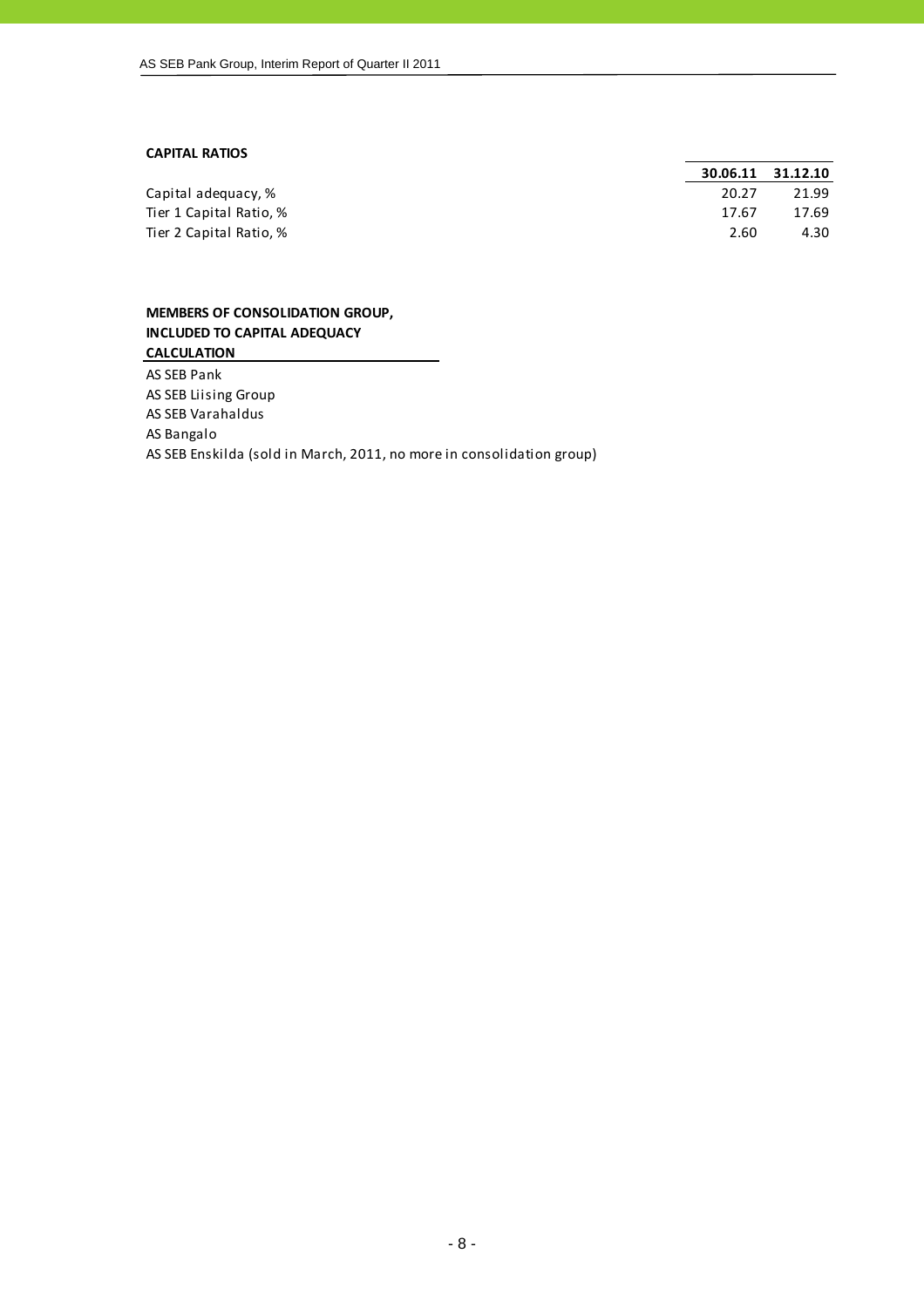## **4. Risk concentration**

| (millions of EUR)                                                                                                       | 30.06.11 | 31.12.10 | 30.06.10 |
|-------------------------------------------------------------------------------------------------------------------------|----------|----------|----------|
| Total claims against persons associated with the credit institution's<br>consolidation group                            | 1.1      | 1.1      | 1.3      |
| The share of claims of the persons associated with the credit<br>institution's consolidation group in net own funds, %, | 0.19     | 0.16     | 0.20     |
| Total of large exposure claims                                                                                          | 237.7    | 167.3    | 208.3    |
| The share of large exposure claims in net own funds, %                                                                  | 39.02    | 25.36    | 31.76    |
| Number of large exposure customers                                                                                      | 4        | 3        |          |

## **5. Key figures**

| (millions of EUR)                       |          |          |          |
|-----------------------------------------|----------|----------|----------|
|                                         | 30.06.11 | 31.12.10 | 30.06.10 |
| Net profit                              | 50.1     | 54.5     | 5.4      |
| Average equity                          | 557.0    | 504.4    | 479.7    |
| Return on equity (ROE), %               | 17.99    | 10.81    | 2.23     |
| Average assets                          | 4,175.0  | 4,540.3  | 4,666.6  |
| Return on assets (ROA), %               | 2.40     | 1.20     | 0.23     |
| Net interest income                     | 42.5     | 75.2     | 36.0     |
| Average interest earning assets         | 4,047.9  | 4,375.9  | 4,502.3  |
| Net interest margin (NIM), %            | 2.10     | 1.72     | 1.60     |
| Spread, %                               | 1.95     | 1.58     | 1.46     |
| Cost / Income ratio, %                  | 47.1     | 49.1     | 50.4     |
| Ratio of individually impaired loans, % | 2.93     | 3.51     | 4.55     |

#### **Explanations**

Return on equity (ROE) = Net profit / Average equity \* 100 Average equity = (Equity of current period end + Equity of previous year end) / 2 Return on assets (ROA) = Net profit / Average assets \* 100 Average assets = (Assets of current period end + Assets of previous year end) / 2 Cost of interest bearing liabilities = Interest expenses / Average interest bearing liabilities \* 100 Cost / Income Ratio = Total Operating Expenses / Total Income \* 100 Spread = Yield on interest earning assets ‐ Cost of interest bearing liabilities Ratio of individually impaired loans = Individually impaired loans / Loans to customers \* 100 Net interest margin (NIM) = Net interest income / Average interest earning assets \* 100 Yield on interest earning assets = Interest income / Average interest earning assets \* 100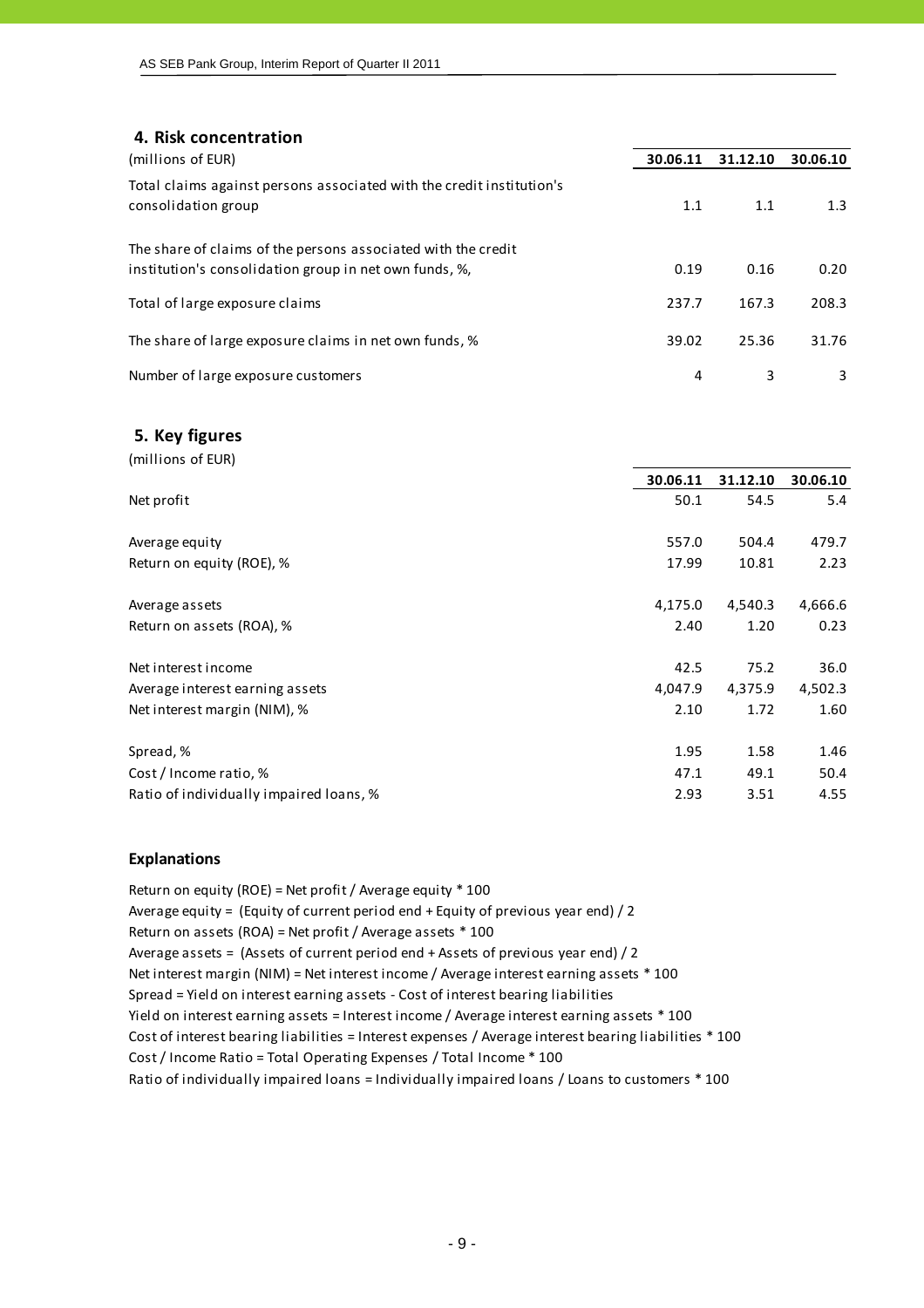#### **Interest earning assets:**

Balances with central bank Loans and advances to credit institutions (all without accrued interests) Loans and advances to customers

#### **Interest bearing liabilities:**

Due to credit institutions Due to customers Loan funds Issued debt securities Subordinated loans (all without accrued interests)

#### **Total Operating Expenses:**

Personnel expenses Other expenses Depreciation, amortisation and impairment of tangible and intangible assets

#### **Total Income:**

Net interest income Net fee and commission income Net income from foreign exchange Gains less losses from financial assets at fair value through profit or loss Income from insurance activities Income from dividends Gains less losses from investment securities Share of profit of associates Other income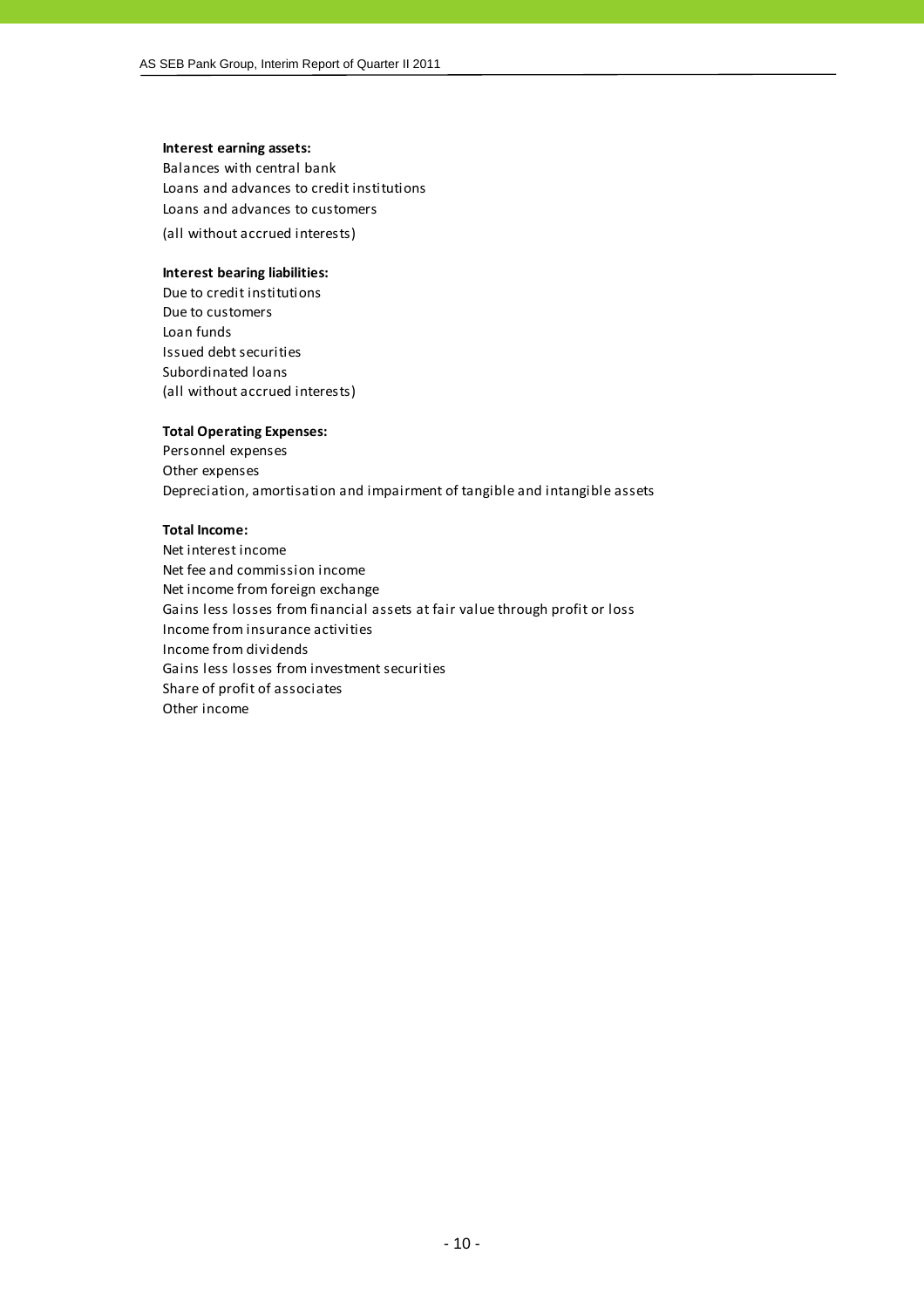## **III. Consolidated financial statements**

## **1. Consolidated income statement**

|                                                       |                | 2011     |         | 2010        |         |
|-------------------------------------------------------|----------------|----------|---------|-------------|---------|
|                                                       | Note           | 6 months |         | QII6 months | QII     |
| Interest and similar income                           | $\overline{2}$ | 61.8     | 31.9    | 63.4        | 30.5    |
| Interest expenses and similar charges                 | 3              | $-19.3$  | $-10.0$ | $-27.4$     | $-12.8$ |
| Net Interest Income                                   |                | 42.5     | 21.9    | 36.0        | 17.7    |
| Fee and commission income                             | 4              | 26.7     | 14.2    | 25.8        | 13.1    |
| Fee and commission expense                            | 5              | $-6.9$   | $-3.5$  | $-6.8$      | $-3.5$  |
| Net fee and commission income                         |                | 19.8     | 10.7    | 19.0        | 9.6     |
| Net income from foreign exchange                      |                | 2.1      | 1.1     | 3.5         | 1.9     |
| Gains less losses from financial assets at fair value |                |          |         |             |         |
| through profit or loss                                |                | 0.7      | 0.4     | $-0.7$      | 0.7     |
| Income from dividends                                 |                | 0.0      | 0.0     | 0.1         | 0.1     |
| Other income                                          |                | 0.3      | 0.1     | 0.7         | 0.4     |
| Personnel expenses                                    |                | $-17.9$  | $-9.3$  | $-17.6$     | $-9.0$  |
| Other expenses                                        |                | $-11.3$  | $-5.5$  | $-10.8$     | $-5.8$  |
| Depreciation, amortisation and impairment of tangible |                |          |         |             |         |
| and intangible assets                                 |                | $-1.6$   | $-0.8$  | $-1.7$      | $-0.8$  |
| Profit before impairment losses on loans and advances |                | 34.6     | 18.6    | 28.5        | 14.8    |
| Impairment losses on loans and advances               | 6              | 15.5     | 13.6    | $-26.4$     | $-13.2$ |
| Profit before income tax                              |                | 50.1     | 32.2    | 2.1         | 1.6     |
| Income tax                                            |                | 0.0      | 0.0     | 0.0         | 0.0     |
| Net profit from continued operations                  |                | 50.1     | 32.2    | 2.1         | 1.6     |
| Net profit from discontinued operations               | 11             | 0.0      | 0.0     | 3.3         | 0.0     |
| <b>Net profit</b>                                     |                | 50.1     | 32.2    | 5.4         | 1.6     |
| Profit attributable to:                               |                |          |         |             |         |
| Sole equity holder of the parent entity (total)       |                | 50.1     | 32.2    | 5.4         | 1.6     |
| -Net profit from continued operations                 |                | 50.1     | 32.2    | 2.1         | 1.6     |
| -Net profit from discontinued operations              |                | 0.0      | 0.0     | 3.3         | 0.0     |
|                                                       |                | 50.1     | 32.2    | 5.4         | 1.6     |
| 2. Consolidated statement of comprehensive income     |                |          |         |             |         |
|                                                       |                | 2011     |         | 2010        |         |
|                                                       |                | 6 months |         | QII6 months | QII     |
| Net profit                                            |                | 50.1     | 32.2    | 5.4         | 1.6     |

| Net profit                                               | 50.1   | 32.2 | 5.4    | 1.6     |
|----------------------------------------------------------|--------|------|--------|---------|
| Other comprehensive income                               |        |      |        |         |
| Revaluation of available-for-sale financial assets       | $-0.1$ | 0.0  | $-0.1$ | $0.0\,$ |
| Total other comprehensive income/expense                 | $-0.1$ | 0.0  | $-0.1$ | 0.0     |
| Total comprehensive income                               | 50.0   | 32.2 | 5.3    | 1.6     |
| Sole equity holder of the parent entity (total)          | 50.0   | 32.2 | 5.3    | 1.6     |
| -Total comprehensive income from continued operations    | 50.0   | 32.2 | 2.0    | 1.6     |
| -Total comprehensive income from discontinued operations | 0.0    | 0.0  | 3.3    | 0.0     |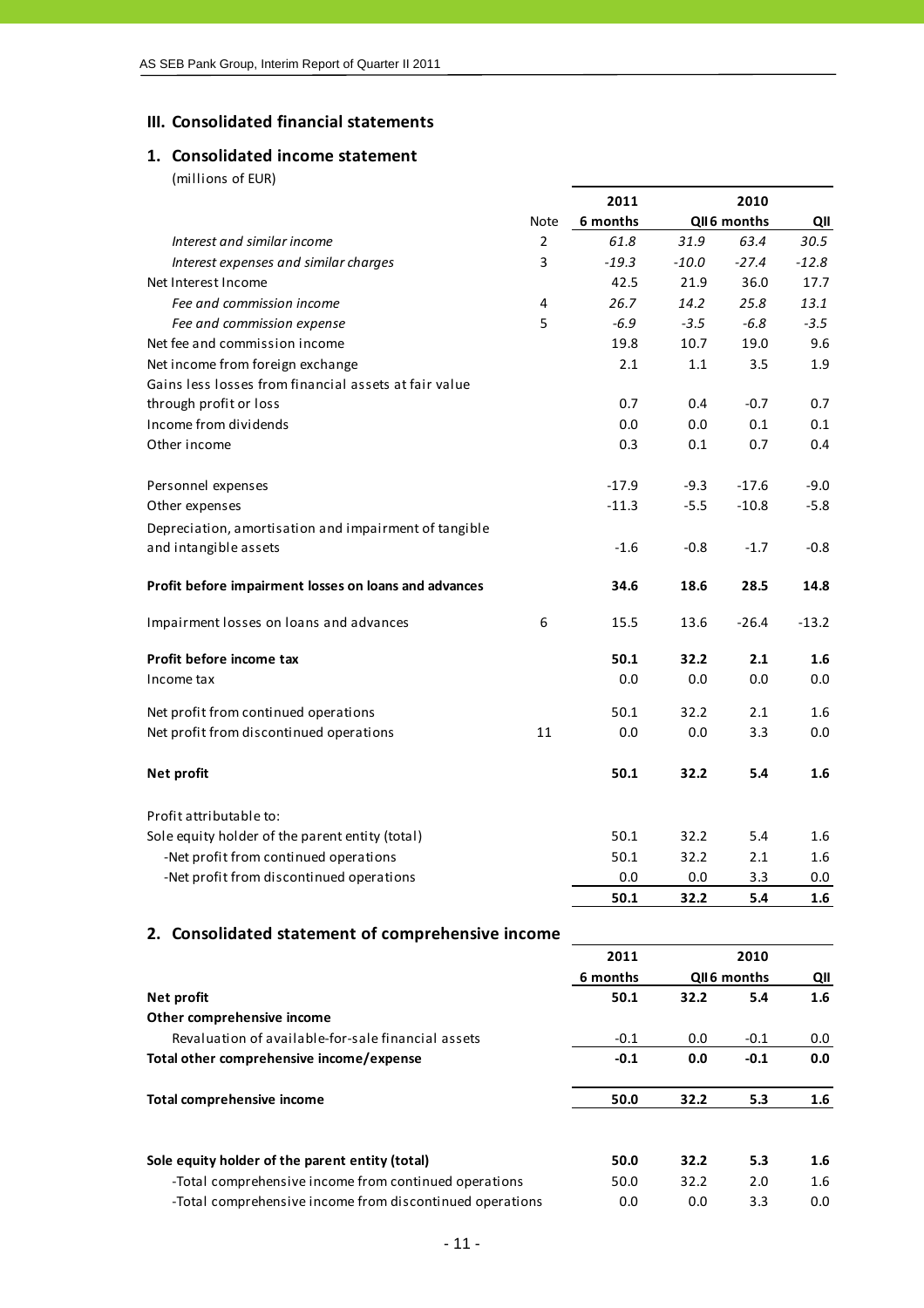## **3. Consolidated statement of financial position**

| (millions of EUR)                         |          |          |
|-------------------------------------------|----------|----------|
|                                           | 30.06.11 | 31.12.10 |
| <b>ASSETS</b>                             |          |          |
| Cash                                      | 42.4     | 38.9     |
| Balances with central bank                | 44.4     | 316.2    |
| Loans and advances to credit institutions | 247.0    | 279.5    |
| Loans and advances to customers           | 3,615.7  | 3,606.7  |
| Financial assets held for trading         | 16.5     | 21.9     |
| Available-for-sale financial assets       | 5.3      | 5.0      |
| Other assets                              | 44.8     | 47.8     |
| Investments in associates                 | 0.5      | 0.4      |
| Intangible assets                         | 0.5      | 0.5      |
| Property, plant and equipment             | 7.1      | 7.3      |
| Investment properties                     | 0.0      | 1.6      |
| <b>TOTAL ASSETS</b>                       | 4,024.2  | 4,325.8  |

## **LIABILITIES AND SHAREHOLDERS' EQUITY**

| Due to credit institutions                                 | 1,000.7 | 1,419.4 |
|------------------------------------------------------------|---------|---------|
| Due to customers                                           | 2,225.0 | 2,149.4 |
| Loan funds                                                 | 21.2    | 13.3    |
| Other liabilities                                          | 105.5   | 72.1    |
| Financial liabilities at fair value through profit or loss | 17.2    | 22.3    |
| Provisions                                                 | 5.4     | 0.3     |
| Subordinated loans                                         | 67.1    | 117.2   |
| <b>Total Liabilities</b>                                   | 3,442.1 | 3,794.0 |
| Share capital                                              | 42.5    | 42.5    |
| Share premium                                              | 86.1    | 86.1    |
| Other reserves                                             | 19.8    | 19.9    |
| Retained earnings                                          | 433.7   | 383.3   |
|                                                            |         |         |
| <b>Total shareholders' equity</b>                          | 582.1   | 531.8   |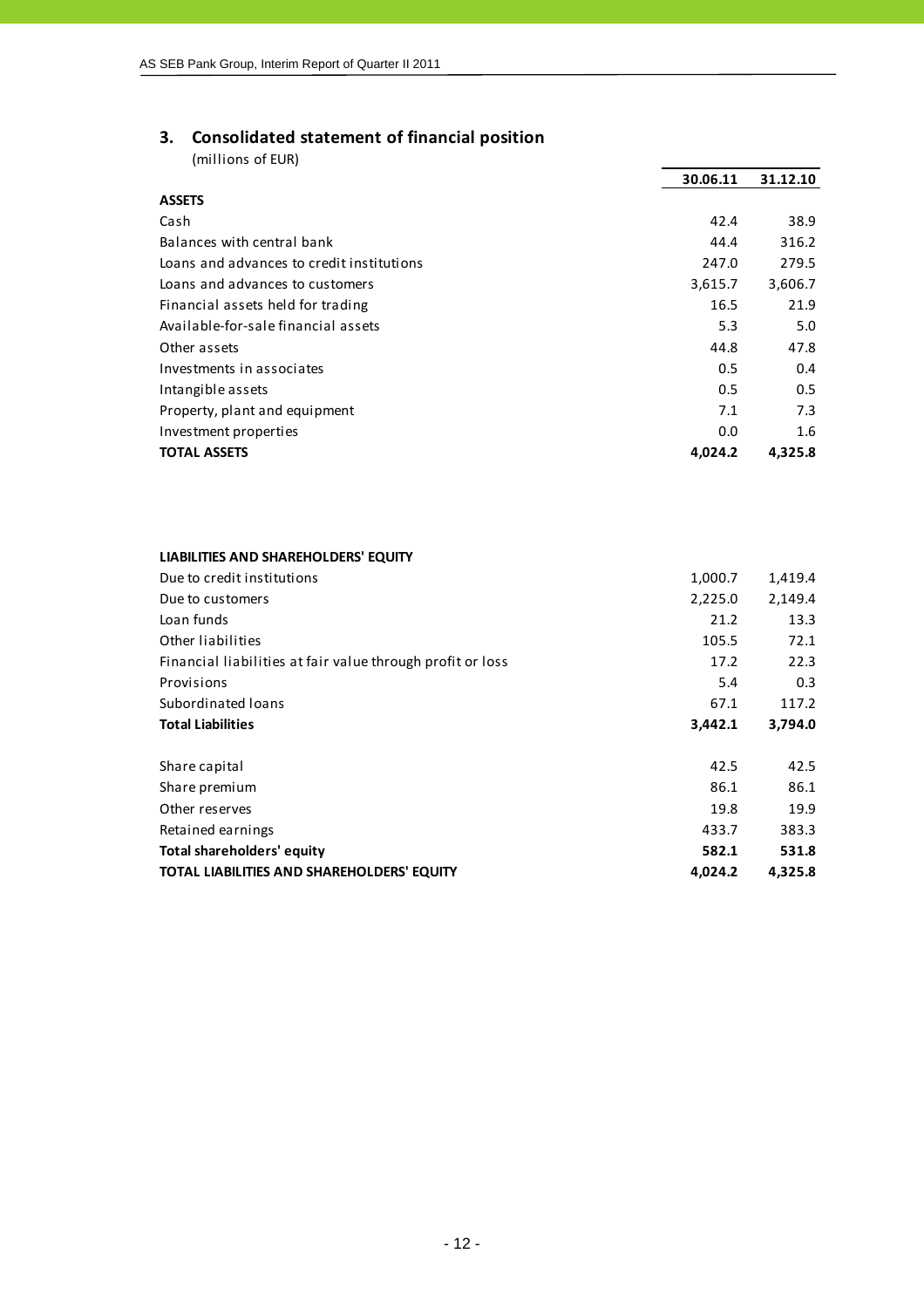## **4. Consolidated cash flow statement**

|                                                                                 | 2011     | 2010     |
|---------------------------------------------------------------------------------|----------|----------|
|                                                                                 | 6 months | 6 months |
| I. Cash flows from operating activities                                         |          |          |
| Interest received                                                               | 60.3     | 62.7     |
| Interest paid                                                                   | $-21.7$  | $-30.1$  |
| Fee and commission received                                                     | 26.7     | 25.8     |
| Fee and commission paid                                                         | $-6.9$   | $-6.8$   |
| Net trading income and other operating income                                   | 1.2      | 29.8     |
| Personnel expenses and other operating expenses                                 | $-27.2$  | $-26.3$  |
| Revaluation adjustments                                                         | 0.0      | $-0.1$   |
| Cash flows from operating activities before changes in the operating assets     |          |          |
| and liabilities                                                                 | 32.4     | 55.1     |
| <b>Changes in operating assets:</b>                                             |          |          |
| Loans and advances to credit institutions and mandatory reserve in central bank | $-68.0$  | 165.2    |
| Loans and advances to customers                                                 | 7.5      | 172.7    |
| Other assets                                                                    | 7.0      | 1.1      |
| <b>Changes of operating liabilities:</b>                                        |          |          |
| Due to credit institutions                                                      | $-379.0$ | $-135.0$ |
| Due to customers                                                                | 75.6     | 0.4      |
| Loan funds                                                                      | 7.8      | $-2.7$   |
| Other liabilities                                                               | $-3.9$   | $-41.4$  |
| Cash flow from (used in) operating activities                                   | $-320.6$ | 215.4    |
| II. Cash flows from investing activities                                        |          |          |
| Net increase-/decrease+ of investment portfolio securities                      | $-0.2$   | 68.5     |
| Proceeds from sale and liquidation of associates                                | 0.0      | 0.2      |
| Purchase of investment properties, tangible and intangible assets               | $-1.5$   | $-0.9$   |
| Proceeds from sale of investment properties, tangible and intangible assets     | 1.7      | 2.3      |
| Cash flow from (used in) investing activities, continued operations             | 0.0      | 70.1     |
| Cash flow from (used in) investing activities, discontinued operations          | 0.0      | 3.3      |
| III. Cash flows from financing activities                                       |          |          |
| Repurchasing of debt securities                                                 | 0.0      | $-0.3$   |
| Repayments of subordinated loans                                                | $-50.0$  | 0.0      |
| Cash used in financing activities                                               | $-50.0$  | $-0.3$   |
| Net decrease/increase in cash and cash equivalents                              | $-370.6$ | 288.5    |
| Cash and cash equivalents at the beginning of period                            | 562.0    | 405.3    |
| Effect of exchange rate changes on cash and cash equivalents                    | 0.0      | $-0.2$   |
| Cash and cash equivalents at the end of period                                  | 191.4    | 693.6    |

| Cash and cash equivalents includes:                      | 30.06.11 | 30.06.10 |
|----------------------------------------------------------|----------|----------|
| Cash on hand                                             | 42.4     | 38.9     |
| Balances with the central bank without mandatory reserve | 0.0      | 366.9    |
| Liquid deposits in other credit institutions             | 148.9    | 287.2    |
| Trading portfolio                                        | 0.1      | 0.6      |
|                                                          | 191.4    | 693.6    |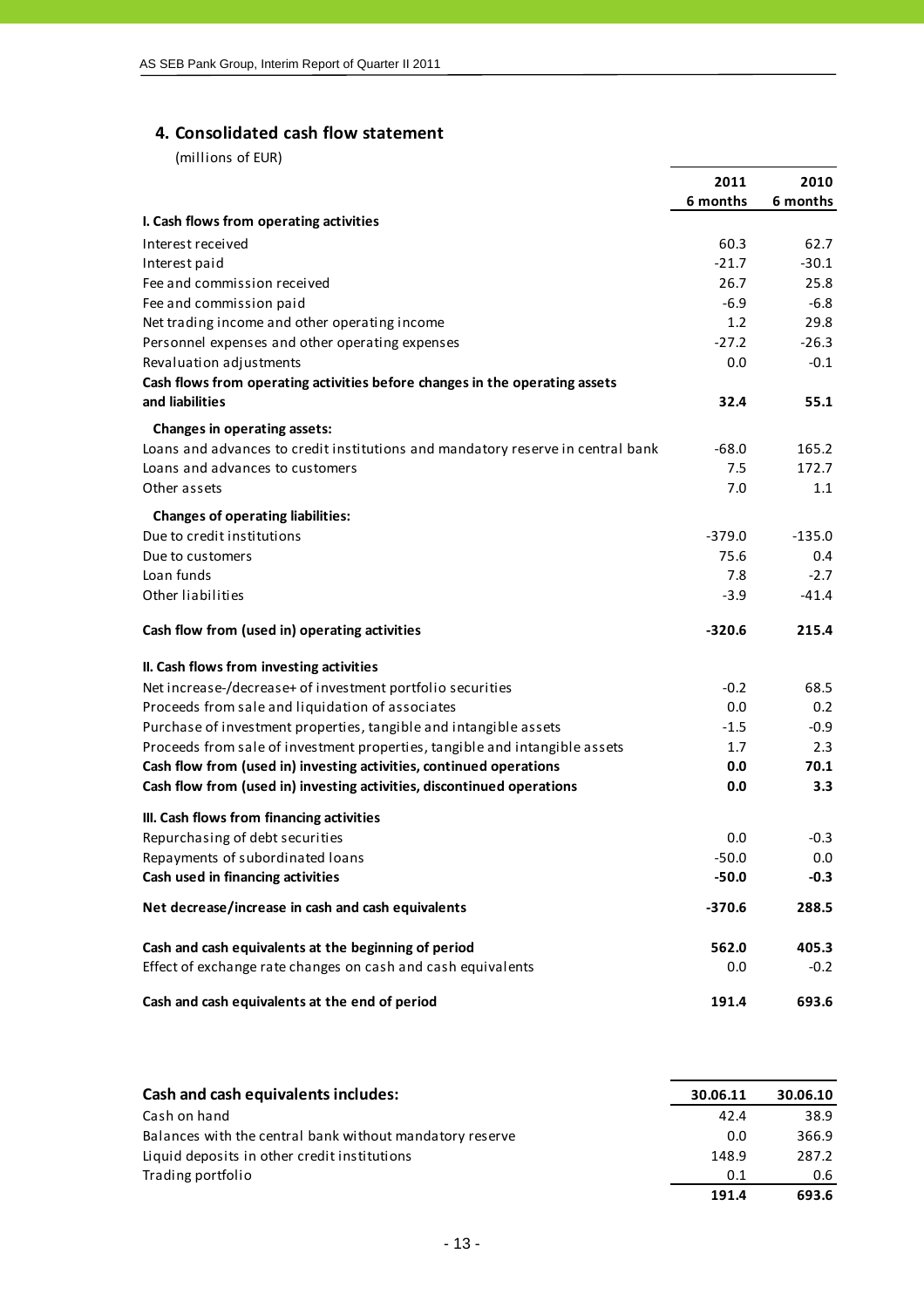## **5. Changes in consolidated shareholders' equity**

|                                                                 |               |              |                 |          | <b>Total</b>  |
|-----------------------------------------------------------------|---------------|--------------|-----------------|----------|---------------|
|                                                                 |               | <b>Share</b> |                 | Retained | shareholders' |
|                                                                 | Share capital | premium      | <b>Reserves</b> | profit   | equity        |
| Year beginning 01.01.2010                                       | 42.5          | 86.1         | 21.2            | 327.2    | 477.0         |
| Statutory reserve                                               | 0.0           | 0.0          | $-1.2$          | 1.2      | 0.0           |
| Net profit                                                      | 0.0           | 0.0          | 0.0             | 5.4      | 5.4           |
| Other                                                           | 0.0           | 0.0          | 0.0             | 0.1      | 0.1           |
| Other comprehensive income:<br>Net change in available-for-sale |               |              |                 |          |               |
| financial assets                                                | 0.0           | 0.0          | $-0.1$          | 0.0      | $-0.1$        |
| Total other comprehensive income                                | 0.0           | 0.0          | $-0.1$          | 0.0      | $-0.1$        |
| Final balance 30.06.2010                                        | 42.5          | 86.1         | 19.9            | 333.9    | 482.4         |
|                                                                 |               |              |                 |          |               |
| Year beginning 01.01.2011                                       | 42.5          | 86.1         | 20.0            | 383.2    | 531.8         |
| Statutory reserve                                               | 0.0           | 0.0          | $-0.1$          | 0.1      | 0.0           |
| Net profit                                                      | 0.0           | 0.0          | 0.0             | 50.1     | 50.1          |
| Other                                                           | 0.0           | 0.0          | 0.0             | 0.3      | 0.3           |
| Other comprehensive income:                                     |               |              |                 |          |               |
| Net change in available-for-sale                                |               |              |                 |          |               |
| financial assets                                                | 0.0           | 0.0          | $-0.1$          | 0.0      | $-0.1$        |
| Total other comprehensive expense                               | 0.0           | 0.0          | $-0.1$          | 0.0      | $-0.1$        |
| Final balance 30.06.2011                                        | 42.5          | 86.1         | 19.8            | 433.7    | 582.1         |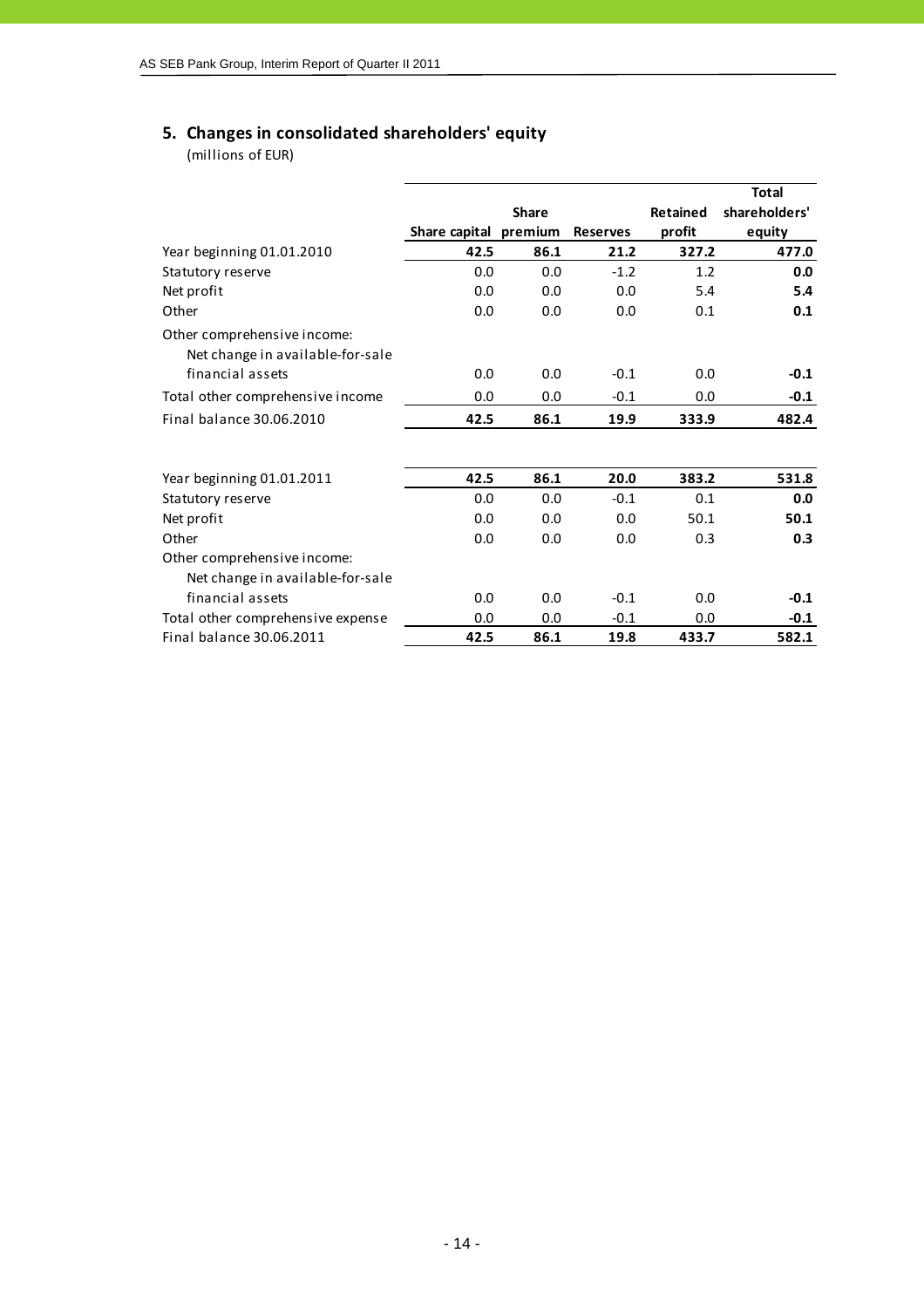## **6. Contingent assets and liabilities and commitments**

(millions of EUR)

| 30.06.11                          | <b>Contract amount</b>              |         | <b>Balance value</b> |                    |  |
|-----------------------------------|-------------------------------------|---------|----------------------|--------------------|--|
|                                   | <b>Liabilities</b><br><b>Assets</b> |         | <b>Assets</b>        | <b>Liabilities</b> |  |
| 1. Irrevocable transactions       | 6.8                                 | 533.4   | 0.0                  | 0.0                |  |
| 1.1. Guarantees and pledges       | 0.3                                 | 211.6   | 0.0                  | 0.0                |  |
| incl. financial guarantees        | 0.0                                 | 87.8    | 0.0                  | 0.0                |  |
| 1.2. Loan commitments             | 6.5                                 | 321.8   | 0.0                  | 0.0                |  |
| 2. Derivatives                    | 722.5                               | 720.8   | 16.4                 | 17.1               |  |
| 2.1. Currency related derivatives | 337.3                               | 336.8   | 2.3                  | 1.8                |  |
| 2.2. Interest related derivatives | 340.0                               | 339.9   | 11.0                 | 11.0               |  |
| 2.3. Equity related derivatives*  | 45.2                                | 44.1    | 3.1                  | 4.3                |  |
|                                   | 729.3                               | 1,254.2 | 16.4                 | 17.1               |  |

| 31.12.10                          | <b>Contract amount</b> |                    | <b>Balance value</b> |                    |  |
|-----------------------------------|------------------------|--------------------|----------------------|--------------------|--|
|                                   | <b>Assets</b>          | <b>Liabilities</b> | <b>Assets</b>        | <b>Liabilities</b> |  |
| 1. Irrevocable transactions       | 15.0                   | 476.4              | 0.0                  | 0.0                |  |
| 1.1. Guarantees and pledges       | 2.5                    | 197.5              | 0.0                  | 0.0                |  |
| incl. financial guarantees        | 0.0                    | 82.6               | 0.0                  | 0.0                |  |
| 1.2. Loan commitments             | 12.5                   | 278.9              | 0.0                  | 0.0                |  |
| 2. Derivatives                    | 784.0                  | 782.8              | 20.5                 | 22.3               |  |
| 2.1. Currency related derivatives | 388.8                  | 389.1              | 1.7                  | 2.0                |  |
| 2.2. Interest related derivatives | 345.6                  | 345.6              | 15.2                 | 15.2               |  |
| 2.3. Equity related derivatives*  | 49.6                   | 48.1               | 3.6                  | 5.1                |  |
|                                   | 799.0                  | 1,259.2            | 20.5                 | 22.3               |  |

\* Derivative transactions are executed to cover the client's position and the derivative risks are not taken to own portfolio. All risks arising from these transactions are fully mitigated with parent company. The equity option prices are calculated using for all input data (e.g. underlying prices or volumes) either independently sourced input (e.g. the underlying prices) or an independent price verification is performed on the next day to compare the values to independently sourced market data (e.g. for volumes).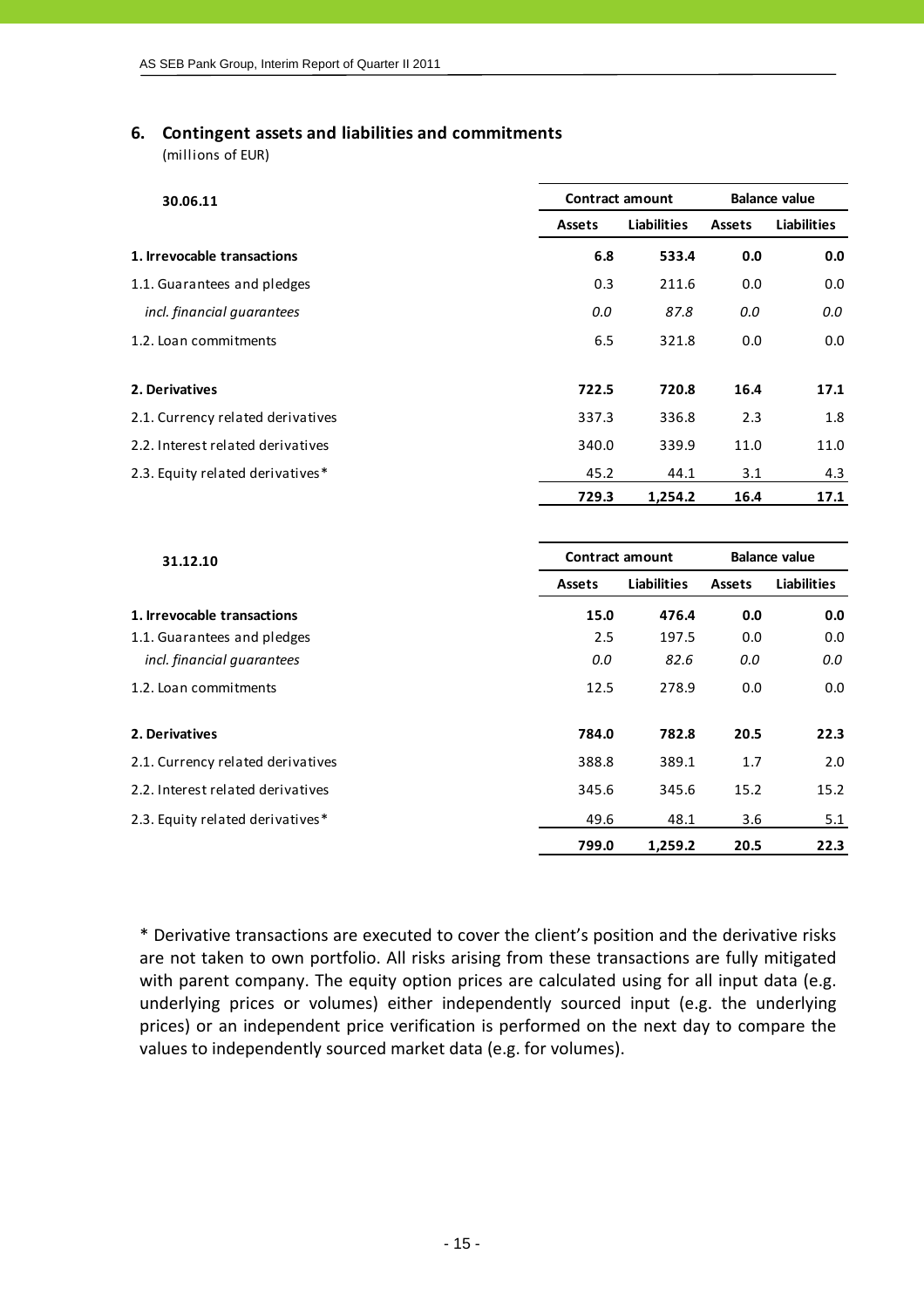## **Accounting principles**

The interim report of AS SEB Pank Group for Quarter II 2011 has been prepared in conformity with International Accounting Standard IAS 34 "Interim Financial Reporting" and the disclosure requirements, established by Eesti Pank.

The accounting principles, used in the interim report of AS SEB Pank Group for Quarter II 2011 are in conformity with the accounting principles used in the annual report for the year ended on 31 December 2010.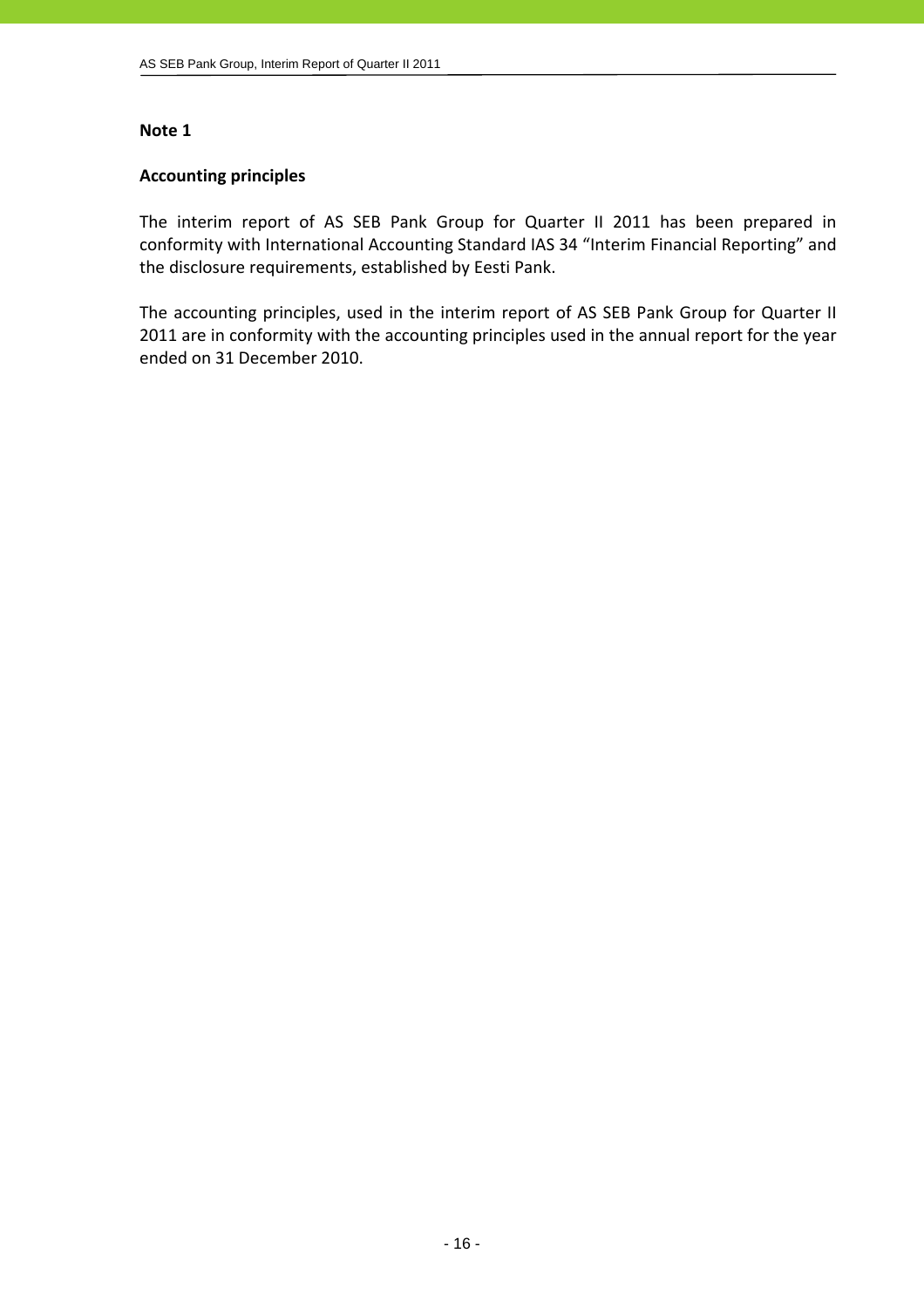#### **Interest and similar income**

| (millions of EUR) | 2011 | 2010 |
|-------------------|------|------|
|                   |      |      |

|                           | 6 months | QII  | 6 months | QII  |
|---------------------------|----------|------|----------|------|
| Loans                     | 52.1     | 26.8 | 56.7     | 28.0 |
| Leasing                   | 8.3      | 4.2  | 5.8      | 1.9  |
| Deposits with other banks | 1.3      | 0.8  | 0.8      | 0.6  |
| Fixed income securities   | 0.1      | 0.1  | 0.1      | 0.0  |
|                           | 61.8     | 31.9 | 63.4     | 30.5 |

## **Note 3**

#### **Interest expenses and similar charges**

(millions of EUR) **2011 2010**

|                                | 6 months | QII     | 6 months | QII     |
|--------------------------------|----------|---------|----------|---------|
| Credit institutions            | $-11.4$  | $-5.6$  | $-15.6$  | -7.6    |
| Time and other saving deposits | $-4.5$   | $-2.5$  | $-8.6$   | $-3.6$  |
| Demand deposits                | $-2.1$   | $-1.3$  | $-1.6$   | $-0.8$  |
| Subordinated debts             | $-1.1$   | $-0.5$  | $-1.4$   | $-0.7$  |
| Loan funds                     | $-0.2$   | $-0.1$  | $-0.2$   | $-0.1$  |
|                                | $-19.3$  | $-10.0$ | $-27.4$  | $-12.8$ |

## **Note 4**

## **Fee and commission income**

| (millions of EUR)                             | 2011     |      | 2010     |      |
|-----------------------------------------------|----------|------|----------|------|
|                                               | 6 months | QII  | 6 months | QII  |
| Credit and payment cards                      | 9.8      | 5.1  | 9.1      | 4.7  |
| Securities market services                    | 6.5      | 3.1  | 5.9      | 3.0  |
| Transaction fees                              | 2.6      | 1.4  | 3.7      | 1.9  |
| Credit contracts*                             | 2.0      | 1.1  | 2.0      | 1.0  |
| Non-life insurance brokerage fees             | 2.4      | 1.8  | 1.2      | 0.6  |
| Other settlement fees                         | 1.0      | 0.5  | 0.9      | 0.4  |
| Income from leasing agreements (full service) | 0.8      | 0.4  | 0.8      | 0.4  |
| Income from electronic channels               | 0.6      | 0.3  | 0.5      | 0.2  |
| Cash handling fees                            | 0.4      | 0.2  | 0.6      | 0.4  |
| Corporate Finance fees                        | 0.0      | 0.0  | 0.3      | 0.1  |
| Commodity futures fees                        | 0.1      | 0.0  | 0.0      | 0.0  |
| Other                                         | 0.5      | 0.3  | 0.8      | 0.4  |
|                                               | 26.7     | 14.2 | 25.8     | 13.1 |

\*Credit contracts include loan, leasing, letter of credit and guarantee contracts, which are short‐term and do not constitute interest income, but are of administrative nature for arrangement reorganisation of credits.

#### **Note 5**

| Fee and commission expense                    |          |        |          |        |
|-----------------------------------------------|----------|--------|----------|--------|
| (millions of EUR)                             | 2011     |        | 2010     |        |
|                                               | 6 months | QII    | 6 months | QII    |
| Credit and payment cards                      | $-3.7$   | $-1.9$ | $-3.4$   | $-1.8$ |
| Cash collecting fees                          | $-1.0$   | $-0.5$ | $-0.9$   | $-0.5$ |
| Expenses to leasing agreements (full service) | $-0.9$   | $-0.5$ | $-0.6$   | $-0.3$ |
| Securities market                             | $-0.6$   | $-0.2$ | $-0.6$   | $-0.3$ |
| Transaction fees                              | $-0.3$   | $-0.1$ | $-0.5$   | $-0.2$ |
| Expenses of electronic channels               | $-0.3$   | $-0.2$ | $-0.3$   | $-0.1$ |
| Other                                         | $-0.1$   | $-0.1$ | $-0.5$   | $-0.3$ |
|                                               | $-6.9$   | $-3.5$ | $-6.8$   | $-3.5$ |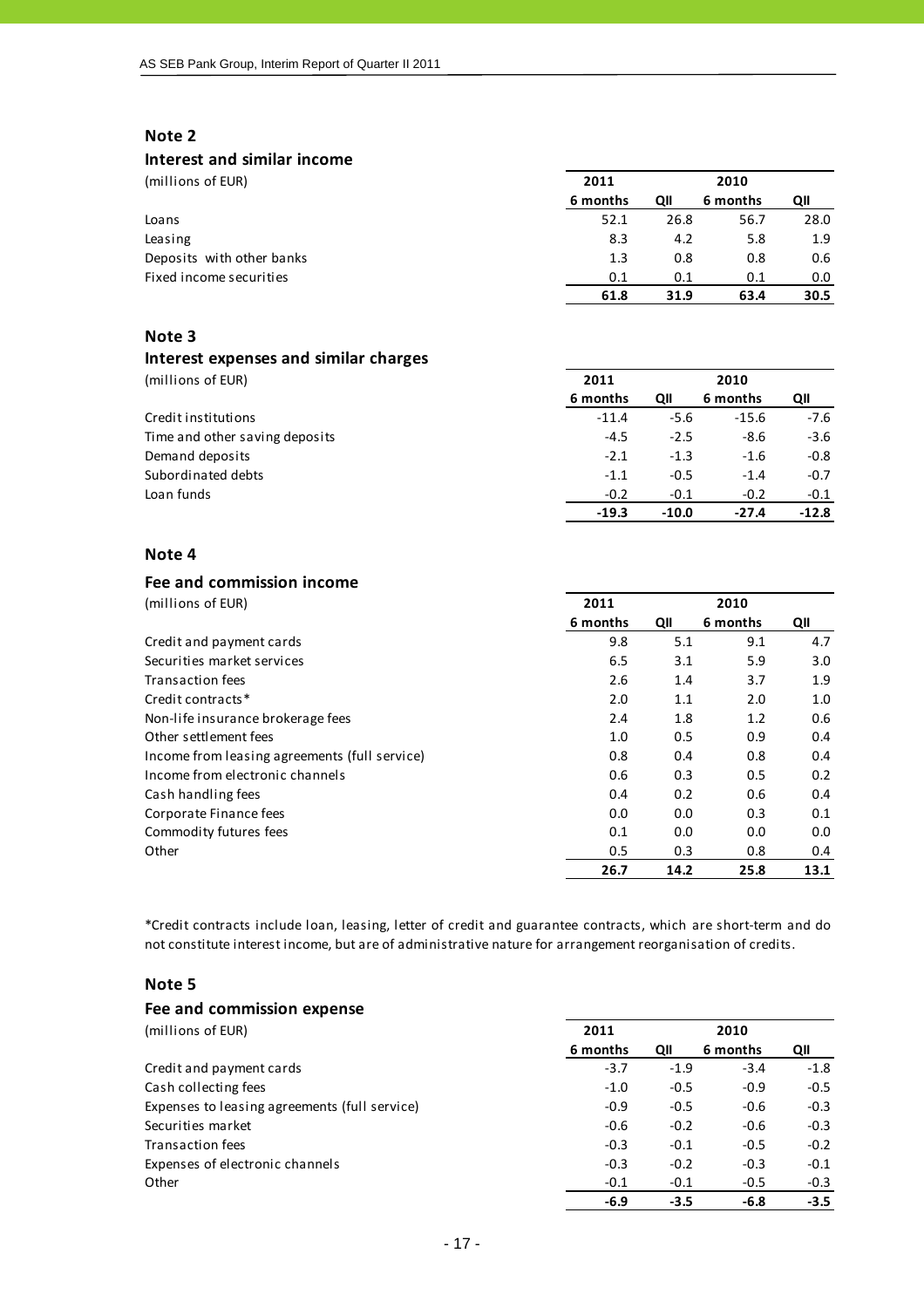## **Impairment losses on loans and advances**

| (millions of EUR)                                  | 2011     |        | 2010     |         |
|----------------------------------------------------|----------|--------|----------|---------|
|                                                    | 6 months | QII    | 6 months | QII     |
| <b>Impairment losses</b>                           | 20.7     | 18.8   | $-26.1$  | $-13.2$ |
| impairment losses of reporting period              | $-10.1$  | $-8.0$ | $-42.4$  | $-23.7$ |
| recoveries from write-offs                         | 0.1      | 0.0    | 0.1      | 0.1     |
| decreasing of impairment losses of previous period | 30.7     | 26.8   | 16.2     | 10.4    |
| Impairment losses for contingent liabilities       | $-5.2$   | $-5.2$ | $-0.3$   | 0.0     |
|                                                    | 15.5     | 13.6   | $-26.4$  | $-13.2$ |

## **Note 7**

## **Allowances on loans and advances**

(millions of EUR)

| 30.06.11 | 31.12.10 |
|----------|----------|
| 179.5    | 195.3    |
| 10.1     | 55.7     |
| $-30.7$  | $-47.1$  |
| $-7.2$   | $-24.6$  |
| 0.0      | 0.2      |
| 151.7    | 179.5    |
|          |          |
| 0.1      | 0.2      |
|          |          |

## **Note 8**

## **Loans and advances to customers by remaining maturity**

|          | Less than 3-12 1-5 5-10 Over 10 |       |       |                                           |       |
|----------|---------------------------------|-------|-------|-------------------------------------------|-------|
|          | 3 months months                 | vears | vears | years                                     | Total |
| 30.06.11 |                                 |       |       | 228.4 461.0 1,429.2 515.5 981.6 3,615.7   |       |
| 31.12.10 |                                 |       |       | 207.6 387.6 1,465.5 542.8 1,003.2 3,606.7 |       |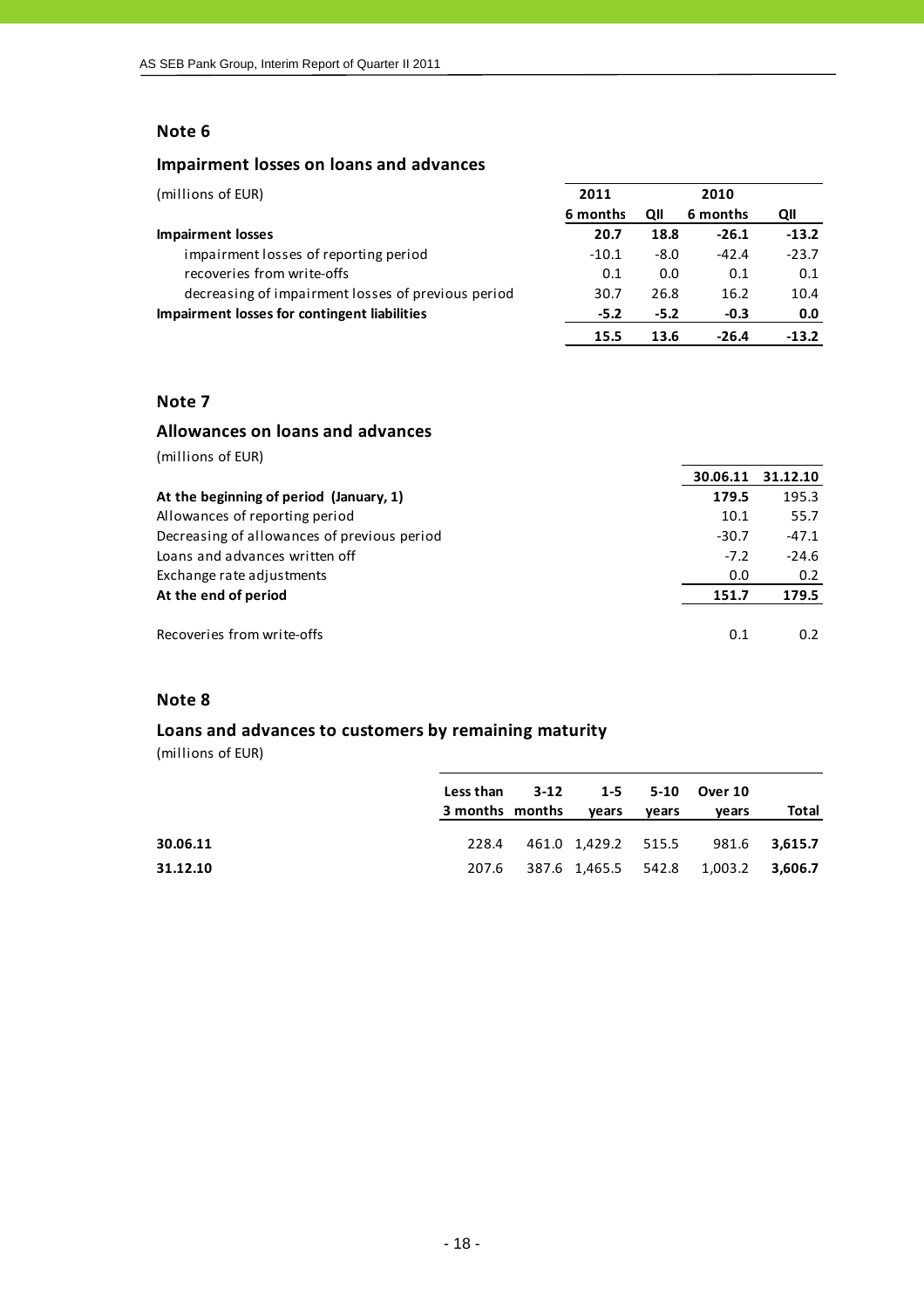#### **Geographic concentration of financial assets and liabilities**

(millions of EUR)

Other countries

|                      | Cash,<br>balances |            |            |            |             |             |             |             |              |             |
|----------------------|-------------------|------------|------------|------------|-------------|-------------|-------------|-------------|--------------|-------------|
|                      | with central      |            |            |            |             |             |             |             |              |             |
|                      | bank, loans       |            |            |            |             |             |             |             |              |             |
| 30.06.11             | and               | Loans and  |            |            |             | Due to      |             |             |              |             |
|                      | advances to       | advances   |            |            |             | credit      | Due to      |             |              | Contin-     |
|                      | credit            | to custo-  | Securi-    | Other      | Total       | institu-    | custo-      | Other       | Total        | gent        |
|                      | institutions      | mers       | ties       | assets     | assets      | tions       | mers        | liabilities | liabilities  | liabilities |
| Sweden               | 223.5             | 2.0        | 5.1        | 0.4        | 231.0       | 925.4       | 8.0         | 77.9        | 1,011.3      | 1.3         |
| Estonia              | 86.9              | 3,579.8    | 16.2       | 45.5       | 3,728.4     | 26.6        | 1,966.9     | 129.4       | 2,122.9      | 520.4       |
| United Kingdom       | 0.8               | 1.9        | 0.1        | 0.1        | 2.9         | 2.5         | 18.3        | 0.1         | 20.9         | 0.3         |
| Russia               | 2.1               | 0.5        | 0.0        | 0.0        | 2.6         | 0.3         | 16.4        | 0.0         | 16.7         | 0.1         |
| Germany              | 0.3               | 0.7        | 0.0        | 0.0        | 1.0         | 38.3        | 3.6         | 0.0         | 41.9         | 6.9         |
| <b>United States</b> | 2.1               |            | 0.4        |            |             | 0.1         | 49.5        |             | 49.6         | 0.1         |
| Canada               | 0.0               | 0.8<br>0.0 | 0.0        | 0.1<br>0.0 | 3.4<br>0.0  | 0.1         | 0.7         | 0.0<br>0.0  | 0.8          | 0.0         |
|                      |                   |            |            |            |             |             |             |             |              |             |
| Japan                | 0.0               | 0.0        | 0.0        | 0.0        | 0.0         | 0.0         | 0.4         | 0.0         | 0.4          | 0.0         |
| Finland              | 0.0               | 18.7       | 0.0        | 0.7        | 19.4        | 0.0         | 9.8         | 0.7         | 10.5         | 2.6         |
| Latvia               | 7.1               | 0.1        | 0.0        | 0.0        | 7.2         | 3.4         | 2.8         | 0.0         | 6.2          | 0.0         |
| Lithuania            | 2.5               | 0.0        | 0.0        | 0.0        | 2.5         | 0.2         | 2.8         | 0.1         | 3.1          | 0.0         |
| Luxembourg           | 5.1               | 0.0        | 0.0        | 0.6        | 5.7         | 0.6         | 0.0         | 0.0         | 0.6          | 0.0         |
| Netherlands          | 0.0               | 0.5        | 0.0        | 0.0        | 0.5         | 0.0         | 2.6         | 0.0         | 2.6          | 0.0         |
| Other Western Europe | 2.1               | 10.2       | 0.0        | 0.1        | 12.4        | 3.2         | 27.9        | 0.0         | 31.1         | 1.6         |
| Other Eastern Europe | 1.3               | 0.0        | 0.3        | 0.0        | 1.6         | 0.0         | 1.3         | 0.0         | 1.3          | 0.0         |
|                      |                   |            |            |            |             |             |             |             |              |             |
| Other countries      | 0.0               | 0.5        | 0.2        | 4.9        | 5.6         | 0.0         | 114.0       | 8.2         | 122.2        | 0.1         |
|                      | 333.8             | 3,615.7    | 22.3       | 52.4       | 4,024.2     | 1,000.7     | 2,225.0     | 216.4       | 3,442.1      | 533.4       |
|                      |                   |            |            |            |             |             |             |             |              |             |
|                      | Cash,             |            |            |            |             |             |             |             |              |             |
|                      | balances          |            |            |            |             |             |             |             |              |             |
|                      | with central      |            |            |            |             |             |             |             |              |             |
|                      | bank, loans       |            |            |            |             |             |             |             |              |             |
| 31.12.10             | and               | Loans and  |            |            |             | Due to      |             |             |              |             |
|                      |                   |            |            |            |             |             |             |             |              | Contin-     |
|                      | advances to       | advances   |            |            |             | credit      | Due to      |             |              |             |
|                      | credit            | to custo-  | Securi-    | Other      | Total       | institu-    | custo-      | Other       | Total        | gent        |
|                      | institutions      | mers       | ties       | assets     | assets      | tions       | mers        | liabilities | liabilities  | liabilities |
| Sweden               | 258.5             | 2.2        | 5.6        | 0.3        | 266.6       | 1,324.0     | 9.6         | 132.2       | 1,465.8      | 1.2         |
| Estonia              | 355.2             | 3,568.9    | 21.2       | 47.9       | 3,993.2     | 14.6        | 1,891.0     | 88.3        | 1,993.9      | 465.5       |
| United Kingdom       | 0.6               | 1.9        | 0.2        | 0.0        | 2.7         | 1.4         | 28.3        | 0.1         | 29.8         | 0.3         |
| Russia<br>Germany    | 0.8<br>0.3        | 0.5<br>2.2 | 0.0<br>0.0 | 0.0<br>0.0 | 1.3<br>2.5  | 0.9<br>69.9 | 15.7<br>3.5 | 0.0<br>0.0  | 16.6<br>73.4 | 0.1<br>5.5  |
| <b>United States</b> | 0.5               | 0.9        | 0.3        | 0.2        | 1.9         | 0.1         | 24.9        | 0.0         | 25.0         | 0.1         |
| Canada               | 0.0               | 0.0        | 0.0        | 0.0        | 0.0         | 0.0         | 0.7         | 0.1         | 0.8          | 0.0         |
|                      | 0.0               | 0.0        | 0.0        |            |             | 0.0         | 0.2         |             | 0.2          |             |
| Japan<br>Finland     | 0.2               | 18.6       | 0.0        | 0.0<br>0.0 | 0.0<br>18.8 | 0.0         | 8.5         | 0.0<br>0.0  | 8.5          | 0.0<br>2.1  |
| Latvia               | 7.0               | 0.1        | 0.0        | 0.0        | 7.1         | 2.4         | 2.4         | 0.0         | 4.8          | 0.0         |
| Lithuania            | 3.3               | 0.0        | 0.0        | 0.0        | 3.3         | 2.1         | 1.7         | $-0.1$      | 3.7          | 0.0         |
| Luxembourg           | 1.8               | 0.0        | 0.0        | 0.5        | 2.3         | 0.0         | 0.0         | 0.0         | 0.0          | 0.0         |

Contingent liabilities include guarantees and pledges, loan commitments, forwards, swaps, options, spots, interest rate based derivatives, revocable transactions, stand‐by loans, other revocable transactions, options of structured products and are presented in contract amount of contingent liabilities.

Other Western Europe 5.3 10.1 0.0 0.0 15.4 3.9 23.7 0.0 27.6 1.6 0.0 0.1 1.6 0.0 0.0 0.0 0.0 0.0 0.0 0.0 0.0 0.0 Other Eastern Europe 1.1 0.0 0.0 0.0 1.1 0.0 1.6 0.0 1.6 0.0<br>Other countries 0.0 0.7 0.0 8.3 9.0 0.1 137.4 4.6 142.1 0.0

**634.6 3,606.7 27.3 57.2 4,325.8 1,419.4 2,149.4 225.2 3,794.0 476.4**

Securities include here financial assets held for trading, financial assets designated at fair value through profit or loss, available-for-sale financial assets, investments in associates.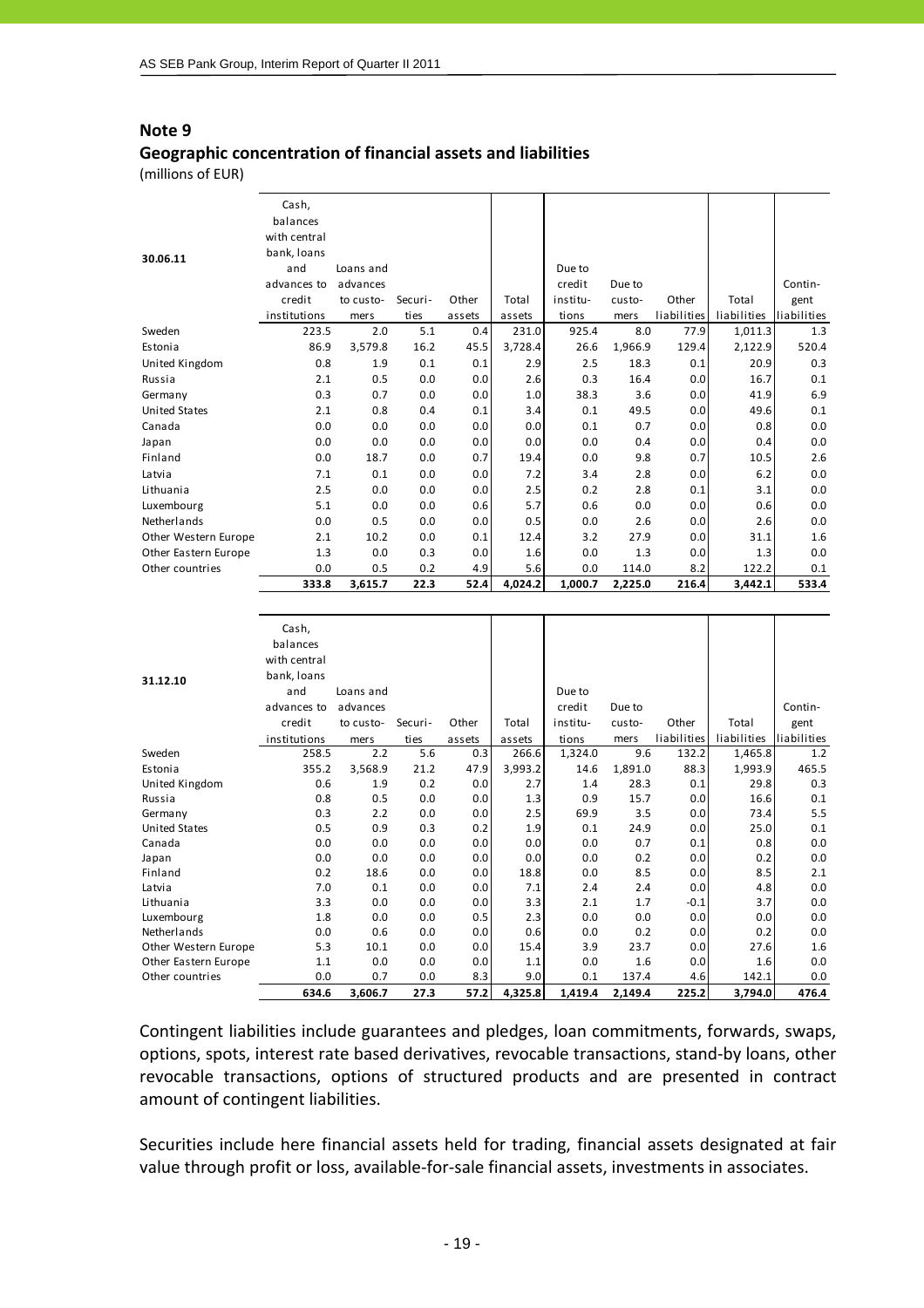## **Concentration of financial assets and liabilities by industry sector** (millions of EUR)

|                                              | In the statement of financial position |                   |                    |  |
|----------------------------------------------|----------------------------------------|-------------------|--------------------|--|
|                                              | Cash and loans to central              |                   | Contingent         |  |
| 30.06.11                                     | bank, credit institutions              |                   | <b>liabilities</b> |  |
|                                              | and customers                          | <b>Securities</b> |                    |  |
| Real estate                                  | 632.3                                  | 0.1               | 11.1               |  |
| Finance                                      | 338.1                                  | 4.2               | 16.2               |  |
| Industry                                     | 288.8                                  | 0.2               | 120.4              |  |
| Trading                                      | 185.4                                  | 0.0               | 78.1               |  |
| Energy, gas and steam plants                 | 179.0                                  | 0.0               | 33.1               |  |
| Government and state defence                 | 106.5                                  | 0.0               | 30.8               |  |
| Transport                                    | 103.6                                  | 0.0               | 50.7               |  |
| Agriculture, fishing, forestry               | 101.0                                  | 0.0               | 16.5               |  |
| Hotels, restaurants                          | 51.5                                   | 0.0               | 0.5                |  |
| Health services, social work                 | 51.5                                   | 0.0               | 6.4                |  |
| Construction                                 | 46.2                                   | 0.0               | 54.5               |  |
| Information and telecommunication            | 42.9                                   | 0.5               | 21.5               |  |
| Administration and assistance                | 35.9                                   | 0.0               | 6.2                |  |
| Education                                    | 26.9                                   | 0.0               | 5.8                |  |
| Art, show business, leisure                  | 23.1                                   | 0.0               | 2.2                |  |
| Water supply, canalisation, waste management | 13.5                                   | 0.0               | 2.3                |  |
| Professional, science and technical work     | 12.8                                   | 0.0               | 5.2                |  |
| Mining                                       | 2.8                                    | 0.0               | 0.4                |  |
| Other government and social services         | 18.2                                   | 0.9               | 3.9                |  |
| Individuals                                  | 1,841.2                                | 0.0               | 67.6               |  |
| Derivatives                                  | 0.0                                    | 16.4              | 0.0                |  |
| Allowances                                   | $-151.7$                               |                   |                    |  |
|                                              | 3,949.5                                | 22.3              | 533.4              |  |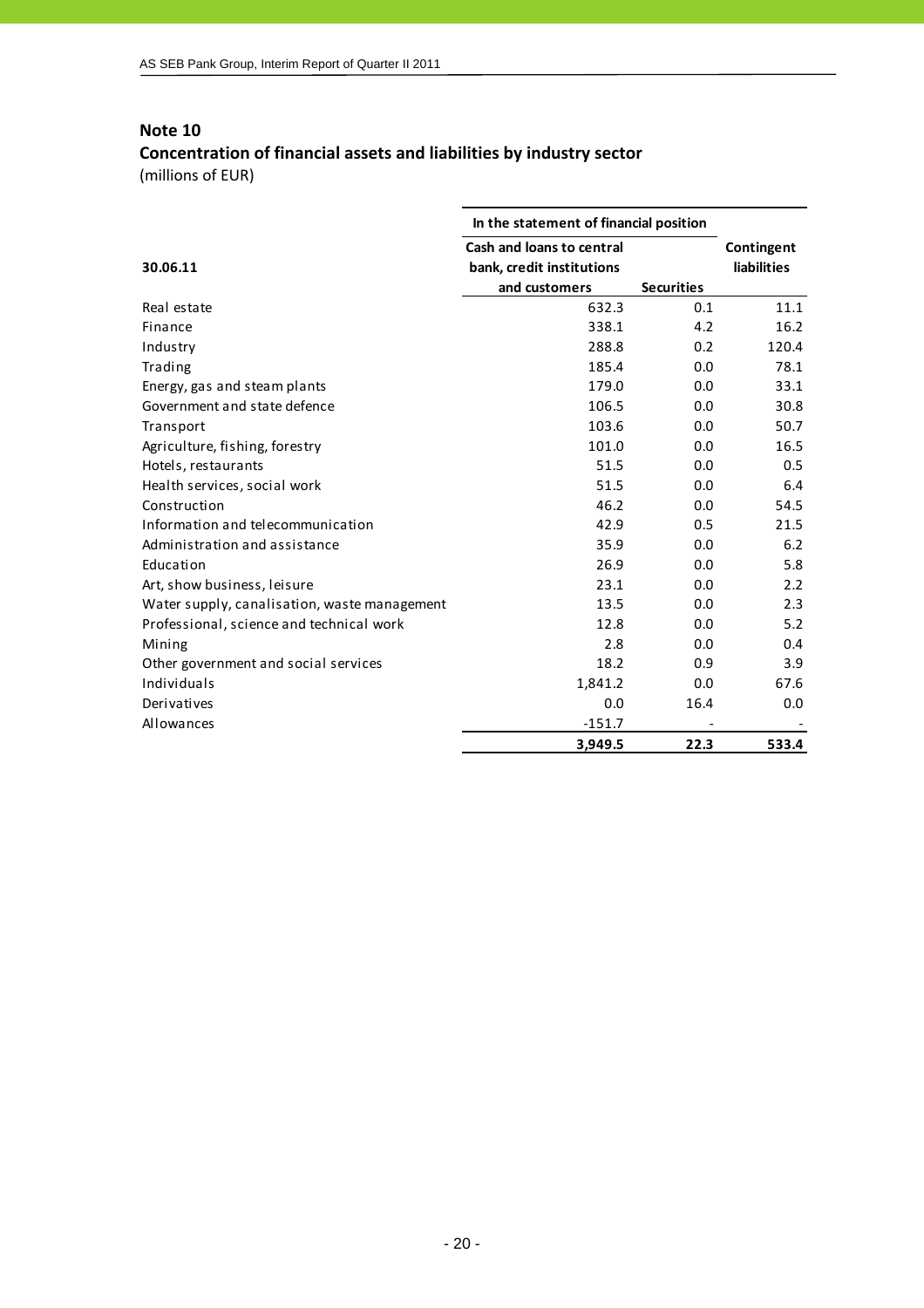|                                              | In the statement of financial position |                   |                    |
|----------------------------------------------|----------------------------------------|-------------------|--------------------|
|                                              | Cash and loans to central              |                   | Contingent         |
| 31.12.10                                     | bank, credit institutions              |                   | <b>liabilities</b> |
|                                              | and customers                          | <b>Securities</b> |                    |
| Real estate                                  | 671.8                                  | 0.1               | 6.7                |
| Finance                                      | 639.7                                  | 4.0               | 16.6               |
| Industry                                     | 284.4                                  | 1.4               | 109.0              |
| Trading                                      | 170.9                                  | 0.0               | 68.2               |
| Energy, gas and steam plants                 | 147.7                                  | 0.0               | 27.3               |
| Transport                                    | 112.5                                  | 0.0               | 43.1               |
| Government and state defence                 | 106.7                                  | 0.0               | 20.3               |
| Agriculture, fishing, forestry               | 91.0                                   | 0.0               | 7.3                |
| Hotels, restaurants                          | 54.2                                   | 0.0               | 0.3                |
| Construction                                 | 50.6                                   | 0.0               | 54.4               |
| Health services, social work                 | 47.8                                   | 0.0               | 7.6                |
| Administration and assistance                | 37.0                                   | 0.0               | 6.0                |
| Information and telecommunication            | 28.3                                   | 0.4               | 25.0               |
| Art, show business, leisure                  | 28.1                                   | 0.0               | 1.7                |
| Education                                    | 26.5                                   | 0.0               | 5.0                |
| Water supply, canalisation, waste management | 15.9                                   | 0.0               | 2.0                |
| Professional, science and technical work     | 13.1                                   | 0.0               | 5.6                |
| Mining                                       | 2.6                                    | 0.0               | 0.3                |
| Other government & social services           | 23.0                                   | 1.0               | 3.7                |
| Individuals                                  | 1,869.0                                | 0.0               | 66.3               |
| Derivatives                                  | 0.0                                    | 20.4              | 0.0                |
| Allowances                                   | $-179.5$                               |                   |                    |
|                                              | 4,241.3                                | 27.3              | 476.4              |

## **Note 11 Discontinued operations**

On January 28, 2010 AS SEB Pank sold 100% shares in AS SEB Elu‐ ja Pensionikindlustus according to the Management Board resolution from December 2009. Purchaser was SEB Trygg Liv Holding AB, a company, which belongs to the Skandinaviska Enskilda Banken AB (publ) Group.

On February 26, 2010 AS SEB Pank sold 100% ownership in OÜ Estectus according to the Management Board resolution from December 2009. Purchaser was Warehold B.V., a company, which located in Holland (later renamed to Baltectus B.V.) and belongs to the Skandinaviska Enskilda Banken AB (publ) Group.

Net gain from sales of discontinued operations was 3.3 EURmio.